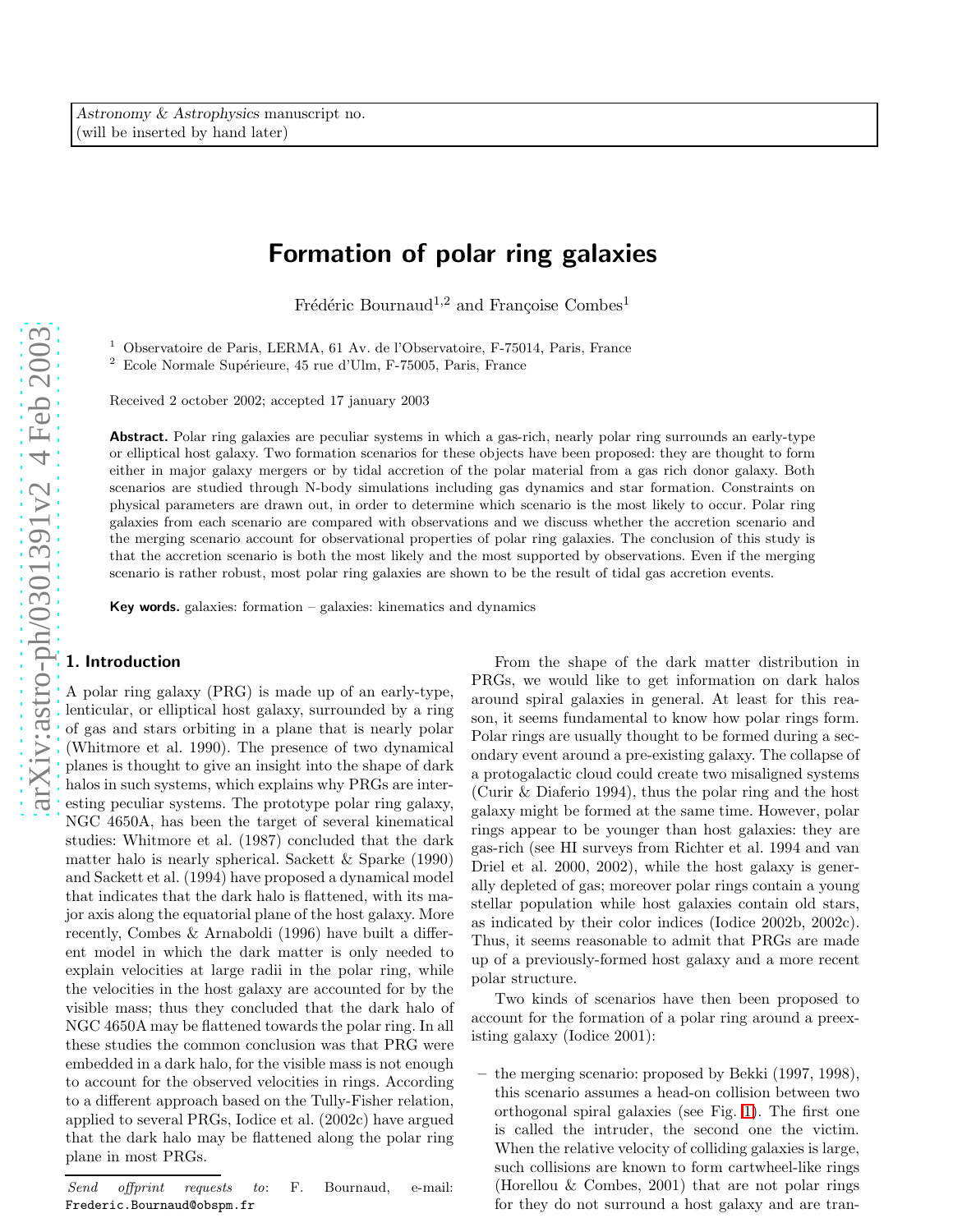

<span id="page-1-0"></span>Fig. 1. Initial configuration of a polar ring forming galaxy merger (Bekki, 1997). The intruder galaxy is on the left. The victim galaxy is gas rich, and contains gas at radii larger than the stellar disk radius.

sient expanding features. When the relative velocity is lower, Bekki (1997, 1998) has shown that the two galaxies merge, owing to dynamical friction: the intruder becomes the host galaxy, while the gas content of the victim galaxy forms the polar ring.

– the accretion scenario: this scenario (e.g. Schweizer et al. 1983, Reshetnikov & Sotnikova 1997) consists of the accretion of gas from another galaxy by the host. Our galaxy has a faint polar ring accreted from the large Magellanic cloud (Haud, 1988). Rings around other galaxies are more massive, and would rather be accreted from massive gas-rich galaxies, i.e. late-type spirals. This scenario assumes that two galaxies interact, yet no merging is needed: tidal interactions can account for gas accretion without any merging event. The two interacting galaxies may also merge after the formation of the ring. The formation of a polar ring requires that the donor galaxy is on a nearly polar orbit with respect to the accreting host galaxy.

It has been demonstrated that both scenarios can explain the formation of polar rings surrounding preexisting galaxies (Bekki 1997, Reshetnikov & Sotnikova 1997). Yet, they have not been compared in the same work, and the stability of such rings, probably related to their self gravity (Sparke 1986, Arnaboldi & Sparke 1994), still has to be addressed with regard to the formation scenario (Iodice et al., 2002a).

In this paper, we study both scenarios through the same numerical model. We wish to confirm that they both form stable polar rings, and to determine which among them is the most robust. We will then address the dependence of both scenarios on physical parameters, in order to compare the probability of ring formation according to each one. We will also compare the rings that each kind of event creates with observations of PRGs.

PRGs were first classified by Whitmore et al. (1990). From these observations, and more recent ones (van Driel et al. 2000, Iodice et al. 2002a, 2002b, Arnaboldi et al. 1993, van Driel et al. 1995), we can summarize the main properties of PRGs that a formation scenario has to account for (Iodice 2001):

- Host galaxies are often SO or early-type galaxies: they morphologically look like SOs, but their photometry is typical of early-type spirals, as revealed by Iodice et al. (2002b, 2002c). Some are ellipticals, as in AM 2020- 504, or late-type gas rich spirals, as in NGC 660.
- About 0.5% of the possible host galaxies in the local Universe (SO and early-type) are observed to have a polar ring or a robust polar ring candidate. Yet, only a specific line-of-sight makes it possible to detect the ring, so that Whitmore et al. (1990) estimate the actual percentage to about 4.5%. It could be even greater if one also accounted for polar rings that may have been destroyed by more recent galaxy interactions. This percentage does not consider the faintest polar rings, such as the ring of our own galaxy, so that 4.5% is a lower limit to the actual percentage.
- Polar rings may be about as massive as the host galaxy, as well as much lighter.
- Radii of polar rings can be much larger than the host scale-length, as well as of the same order.
- Most rings are inclined by less than 25 degrees from the polar axis of the host galaxy, but some highly inclined rings are observed, for instance NGC 660, in which the ring inclination is about 45 degrees (see van Driel et al. 1995).
- Some polar rings contain an old stellar population, which indicates that they are stable structures with a lifetime of at least a few Gyrs.
- Polar rings show various inner morphologies, such as helicoidal rings, double rings, or rings with spiral arms.

In Sect. [2](#page-1-1) we describe the numerical schemes that are used in this work. In Sect. [3](#page-2-0) and [4](#page-7-0) we study the merging scenario and the accretion one respectively. We compare them in Sect. [5,](#page-11-0) [6,](#page-12-0) and [7.](#page-15-0) We conclude in Sect. [8.](#page-16-0)

### <span id="page-1-1"></span>2. Numerical techniques

In this section, we describe the numerical schemes and the mass models for spiral and elliptical galaxies that we will use to study formation scenarios. The N-body particle code includes gas dynamics, star formation and stellar mass-loss.

Stars, gas and dark matter are described by 2 to 20·10<sup>5</sup> particles. The gravitational potential is deduced from the particle positions via a FFT method. The particles are first meshed on a Cartesian grid (generally  $128 \times 128 \times 128$ cells), according to the multilinear "cloud-in-cell" (CIC) interpolation. The convolution of the density and the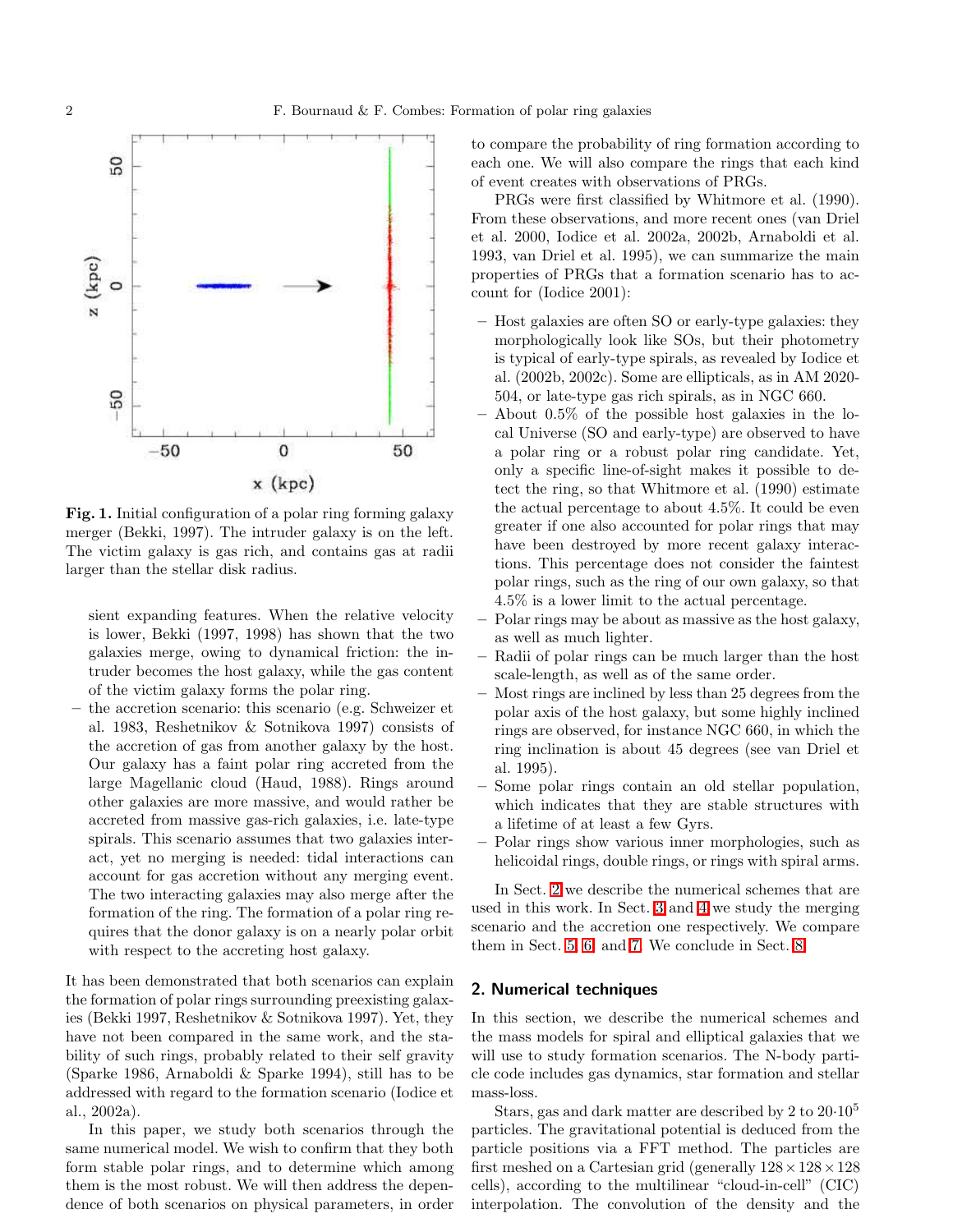Green function is computed via FFT techniques (James, 1977). Two-body relaxation is overestimated in particle codes because of the small number of particles. To suppress the two-body relaxation, the gravitational forces are softened with a characteristic size of 300 to 1000pc, depending on the grid size.

The dissipative nature of the interstellar medium is modeled with a sticky-particles algorithm that reproduces inelastic cloud-cloud collisions (Schwarz, 1981). The relative kinetic energy of gas clouds is lost, and the gas re-radiates this energy away (Combes & Gerin 1985). Collisions are detected on a grid, and when two particles collide, their radial (along the line joining them) and tangential relative velocities are reduced by factors  $\beta_r$  and  $\beta_t$ . We generally choose  $\beta_r = 0.65$  and  $\beta_t = 0.65$ . A detailed description of our sticky-particles code and a discussion of  $\beta_r$  and  $\beta_t$  is given in Bournaud & Combes (2002).

The code also includes numerical schemes for star formation and stellar mass-loss that are described in Bournaud & Combes (2002).

The models for spiral and elliptical galaxies and dark halos are described in Appendix [A.](#page-16-1)

# <span id="page-2-0"></span>3. Merging scenario

#### 3.1. Numerical simulations and relevant parameters

There are many free parameters for the merging scenario: the parameters for each disk, bulge, halo, and the orbital parameters. Some numerical tests have allowed us to determine which parameters may influence the formation of polar rings and the properties of polar rings after their formation. For instance, the bulge-to-disk mass ratio is not a relevant parameter, and we will not vary it. The parameters that have a significant influence are:

- the stellar and gas mass in both galaxies (intruder and victim).
- the radius of the stellar disk and the gas radial extent in both galaxies.
- the dark halo shape.
- the relative velocities of galaxies before the collision,  $V_{coll}.$
- the angle between the two disk planes,  $\Theta$ .
- the angle between the orbital plane of the intruder and the victim disk, Φ.
- the radius at which the intruder crosses the victim disk,  $R_{coll}$ , in units of the victim disk radius.

Parameters  $\Theta$ ,  $\Phi$ , and  $R_{coll}$  are illustrated in Fig. [2.](#page-2-1)

We give in Table [1](#page-3-0) the values of the most relevant parameters for each numerical run. Runs A1 to A13 aim at studying the influence of the structure of each galaxy and the morphology of the PRG. Runs B1 to B21 study the influence of collisional parameters in order to determine the probability that a major galaxy merger results in a polar ring.



<span id="page-2-1"></span>Fig. 2. Collisional parameters for the merging scenario. The intruder is on the left, the victim is on the right. Ideal values of these parameters are  $\Theta = 90, \ \Phi = 90,$  $R_{coll} = 0$ .  $R_{coll}$  is always given in units of the disk radius of the victim.

| Run            | ring radius R      |
|----------------|--------------------|
| A <sub>1</sub> | $2.5~{\rm kpc}$    |
| A <sub>2</sub> | $2.5~{\rm kpc}$    |
| A3             | 3 kpc              |
| AA             | 6 kpc              |
| A <sub>5</sub> | 4 kpc              |
| A6             | $3.5\;{\rm kpc}$   |
| A7             | $3.5~{\rm kpc}$    |
| A8             | $3.5\;{\rm kpc}$   |
| A <sub>9</sub> | $15\ \mathrm{kpc}$ |
| A10            | $35\;{\rm kpc}$    |
| A11            | $27~{\rm kpc}$     |
| A12            | $13\ \mathrm{kpc}$ |
| A13            | 14 kpc             |

<span id="page-2-2"></span>Table 2. Ring radius in runs A1 to A13.

#### 3.2. General properties

## 3.2.1. Morphology of the polar ring

Polar rings are obtained in runs A1 to A13. A double ring is obtained in run A2. Spiral arms are observed in runs A5 and A11. In run A4 we obtain a polar structure that may be regarded as a polar disk: the center of the polar structure is partly but not totally depleted. In Table [2](#page-2-2) we give the radius of each ring, defined by:

<span id="page-2-3"></span>
$$
R = \frac{\int_0^\infty r^2 \mu(r) dr}{\int_0^\infty r \mu(r) dr}
$$
\n(1)

where  $\mu(r)$  is the mean surface density of the polar ring. When we compute the radius of polar rings, we only account for the matter of the polar ring, i.e. the matter that was initially the gas of the victim. The intruder's components and the victim's stars are ignored.

Our simulations confirm that the merging scenario provides an explanation for the formation of polar rings around pre-existing galaxies, and explains the various inner morphologies of polar rings. An example of galaxy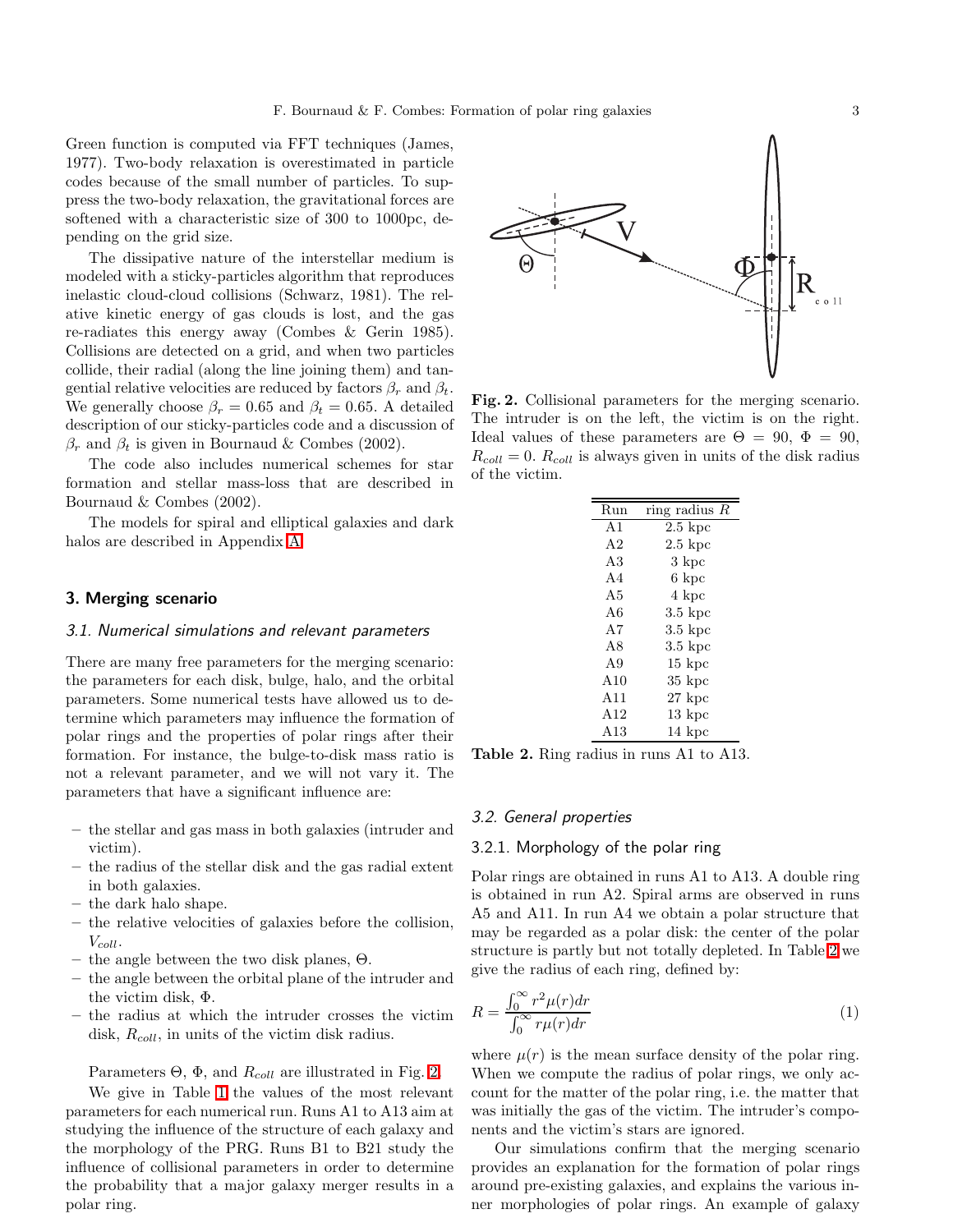4 F. Bournaud & F. Combes: Formation of polar ring galaxies

| Run            | $M_{\rm intr}^{S}$ | $\mathrm{M}^{G}_{\mathrm{intr}}$ | $\mathrm{R}_{\mathrm{intr}}^{G}$ | $M_{\mathrm{vict}}^S$ | $\mathrm{M}_{\mathrm{vict}}^G$ | $\mathrm{R_{vict}^G}$ | $\rm E_{intr}$         | $E_{\rm vict}$   | $\rm V_{\it coll}$ | $\overline{\Theta}$ | $\Phi$           | $\bar{R}_{coll}$ |
|----------------|--------------------|----------------------------------|----------------------------------|-----------------------|--------------------------------|-----------------------|------------------------|------------------|--------------------|---------------------|------------------|------------------|
|                | $\boldsymbol{a}$   | b                                | $\boldsymbol{c}$                 | $\boldsymbol{d}$      | $\boldsymbol{e}$               | $\boldsymbol{f}$      | $\boldsymbol{g}$       | $\boldsymbol{h}$ | $\it i$            | $\dot{j}$           | $\boldsymbol{k}$ | $\iota$          |
| A1             | 10                 | $\boldsymbol{0}$                 | $\overline{a}$                   | 10                    | $\overline{3.3}$               | 1                     | E0                     | E0               | 30                 | 90                  | 90               | $\boldsymbol{0}$ |
| A2             | 7                  | $\boldsymbol{0}$                 | L,                               | $14\,$                | 3.5                            | $\mathbf{1}$          | E3                     | E3               | 30                 | 90                  | 90               | $\boldsymbol{0}$ |
| A3             | 7                  | $\overline{0}$                   |                                  | 14                    | 3.5                            | $\mathbf{1}$          | $\mathop{\mathrm{E3}}$ | E3               | 45                 | 90                  | 90               | $\boldsymbol{0}$ |
| A <sub>4</sub> | 6                  | $\overline{0}$                   |                                  | 18                    | $\overline{5}$                 | $\mathbf{1}$          | E <sub>5</sub>         | E <sub>5</sub>   | 40                 | 90                  | 90               | $\overline{0}$   |
| A5             | 12                 | $\overline{0}$                   |                                  | 14                    | 3.5                            | 1                     | E4                     | E4               | 40                 | 90                  | 90               | $\overline{0}$   |
| A6             | 12                 | $\overline{0}$                   |                                  | 14                    | 3.5                            | 1                     | E4                     | E4               | 80                 | 90                  | 90               | $\boldsymbol{0}$ |
| A7             | 12                 | $\overline{0}$                   |                                  | 14                    | $\bf 5$                        | $\mathbf{1}$          | E9                     | E9               | 80                 | 90                  | 90               | $\boldsymbol{0}$ |
| A8             | 12                 | $\overline{0}$                   |                                  | 14                    | 5                              | 1                     | E <sub>0</sub>         | E <sub>0</sub>   | 120                | 90                  | 90               | $\boldsymbol{0}$ |
| A9             | $20\,$             | $\overline{0}$                   |                                  | 18                    | $\,6$                          | 3                     | E3                     | $\mathrm{E}3$    | 120                | 90                  | 90               | $\boldsymbol{0}$ |
| A10            | 15                 | $\overline{0}$                   |                                  | 14                    | $\,6$                          | $\overline{7}$        | E3                     | $\mathrm{E}3$    | 120                | 90                  | 90               | $\boldsymbol{0}$ |
| A11            | 15                 | $\overline{0}$                   |                                  | 10                    | 6                              | 5.5                   | E3                     | E3               | 120                | 90                  | 90               | $\boldsymbol{0}$ |
| A12            | 15                 | $\overline{0}$                   |                                  | $15\,$                | 10                             | $2.5\,$               | E3                     | E3               | 120                | 90                  | 90               | $\boldsymbol{0}$ |
| A13            | $15\,$             | $\overline{0}$                   |                                  | $15\,$                | 10                             | $2.5\,$               | $\mathrm{E}9$          | $\mathrm{E}9$    | 120                | 90                  | 90               | $\boldsymbol{0}$ |
| B1             | 10                 | $\overline{0}$                   |                                  | $12\,$                | $\,6$                          | $\sqrt{3}$            | E3                     | $\mathrm{E}3$    | 65                 | 70                  | 90               | $\boldsymbol{0}$ |
| $\rm B2$       | 10                 | $\overline{0}$                   |                                  | 12                    | $\,6$                          | 3                     | E3                     | E3               | 65                 | 55                  | 90               | $\overline{0}$   |
| $\mathbf{B}3$  | 10                 | $\overline{0}$                   |                                  | $12\,$                | $\,6$                          | 3                     | E3                     | $\mathrm{E}3$    | 65                 | 45                  | 90               | $\boldsymbol{0}$ |
| B4             | $10\,$             | $\overline{0}$                   |                                  | $12\,$                | $\,6$                          | 3                     | $\mathrm{E}3$          | $\mathrm{E}3$    | 65                 | 90                  | 60               | $\boldsymbol{0}$ |
| B5             | 10                 | $\overline{0}$                   |                                  | 12                    | $\,$ 6 $\,$                    | 3                     | E3                     | E3               | 65                 | 90                  | 40               | $\boldsymbol{0}$ |
| ${\rm B}6$     | 10                 | $\overline{0}$                   |                                  | $12\,$                | $\,6$                          | $\sqrt{3}$            | $\mathrm{E}3$          | $\mathrm{E}3$    | 65                 | 90                  | 90               | $\cdot$          |
| B7             | 10                 | $\overline{0}$                   |                                  | 12                    | $\,6$                          | 3                     | E3                     | E3               | 65                 | 90                  | 90               | $\cdot 6$        |
| B <sub>8</sub> | 20                 | $\overline{0}$                   |                                  | 15                    | 7                              | 3.5                   | E <sub>5</sub>         | E <sub>5</sub>   | 120                | 90                  | 90               | $\boldsymbol{0}$ |
| B9             | 20                 | $\overline{0}$                   |                                  | 15                    | 7                              | 3.5                   | E <sub>5</sub>         | E <sub>5</sub>   | 120                | 70                  | 90               | $\overline{0}$   |
| <b>B10</b>     | $20\,$             | $\overline{0}$                   | ÷,                               | $15\,$                | $\overline{7}$                 | 3.5                   | E5                     | E <sub>5</sub>   | 120                | 60                  | 90               | $\boldsymbol{0}$ |
| <b>B11</b>     | 20                 | $\overline{0}$                   | L,                               | 15                    | $\overline{7}$                 | 3.5                   | E <sub>5</sub>         | E <sub>5</sub>   | 120                | 50                  | 90               | $\overline{0}$   |
| <b>B12</b>     | 15                 | $\overline{0}$                   | $\qquad \qquad -$                | 15                    | 6                              | $\boldsymbol{3}$      | E <sub>5</sub>         | E <sub>5</sub>   | 100                | 90                  | 90               | $\overline{0}$   |
| <b>B13</b>     | 15                 | 2                                | 1                                | 15                    | $\,6$                          | $\overline{4}$        | E <sub>5</sub>         | E <sub>5</sub>   | 100                | 90                  | 90               | $\boldsymbol{0}$ |
| <b>B14</b>     | 15                 | $\overline{2}$                   | $\overline{2}$                   | $15\,$                | $\,6$                          | $\overline{4}$        | E <sub>5</sub>         | E <sub>5</sub>   | 100                | 90                  | 90               | $\boldsymbol{0}$ |
| <b>B15</b>     | 15                 | 4                                | 1                                | 15                    | $\,6$                          | 4                     | E <sub>5</sub>         | E <sub>5</sub>   | 100                | 90                  | 90               | $\boldsymbol{0}$ |
| <b>B16</b>     | 15                 | 4                                | $\overline{2}$                   | 15                    | $\,6$                          | $\overline{4}$        | E <sub>5</sub>         | E <sub>5</sub>   | 100                | 90                  | 90               | $\boldsymbol{0}$ |
| <b>B17</b>     | 15                 | $\overline{0}$                   | ÷,                               | $15\,$                | $\,6$                          | $\overline{2}$        | E5                     | $\rm E5$         | 100                | 90                  | 90               | $\cdot$          |
| <b>B18</b>     | $15\,$             | $\overline{0}$                   | $\overline{a}$                   | $15\,$                | $\,6$                          | $\overline{2}$        | E <sub>5</sub>         | E <sub>5</sub>   | 100                | 90                  | 90               | $.5\,$           |
| <b>B19</b>     | 15                 | $\overline{0}$                   |                                  | $15\,$                | $\,6$                          | $\overline{2}$        | E <sub>5</sub>         | E <sub>5</sub>   | 100                | 90                  | 90               | $\cdot 7$        |
| <b>B20</b>     | 15                 | $\boldsymbol{0}$                 |                                  | 15                    | $\overline{6}$                 | 3                     | E <sub>5</sub>         | E <sub>5</sub>   | 100                | 90                  | 45               | $\boldsymbol{0}$ |
| <b>B21</b>     | 15                 | $\overline{0}$                   |                                  | 15                    | 6                              | 3                     | E <sub>5</sub>         | E <sub>5</sub>   | 100                | 90                  | 35               | $\boldsymbol{0}$ |

<span id="page-3-0"></span>Table 1. Run parameters. Units:  $10^9$  M<sub> $\odot$ </sub>, kpc, km.s<sup>-1</sup>

<sup>a</sup> Stellar mass (intruder)

- Gas mass (intruder)
- $c$  External radius of the gaseous disk in units of stellar radius (intruder)
- $d$  Stellar mass (victim)
- $e$  Gas mass (victim)
- $f$  External radius of the gaseous disk in units of stellar radius (victim)
- <sup>g</sup> Dark halo shape (intruder); E0: spherical; Ex: spheroidal with ellipticity  $1-x/10$ .
- $h$  Dark halo shape (victim)
- <sup>i</sup> Relative velocity of the colliding galaxies
- <sup>j</sup> Angle between the two disks<br> $\frac{k}{h}$  Angle of the intruder's path
- Angle of the intruder's path on the victim's plane
- <sup>l</sup> Radius at which the intruder crosses the victim disk

merger that results in a polar ring is shown in Fig. [3](#page-4-0) (run A9).

The main property of a polar ring, its radius, depends largely on the gas radial extent, and is only slightly influenced by other parameters. The potential of the host galaxy is thus not fundamental for the ring radius. This result is justified by an explanation of the ring formation in such galaxy mergers, given in Appendix [B.](#page-17-0) The formation of very large rings  $(R > 10 \text{ kpc})$  requires that the

victim galaxy contains gas outside its stellar disk. Bekki (1998) explained the formation of large rings such as in NGC 4650A by low velocity collisions (about 30 km.s<sup>-1</sup>), in which the victim disk is not dissolved, but such relative velocities are not common. It seems much more realistic to think that if polar rings are formed by the merging scenario large rings are related to victim galaxies that contain gas at large radii (Sancisi 1983), which is more likely than very low relative velocities.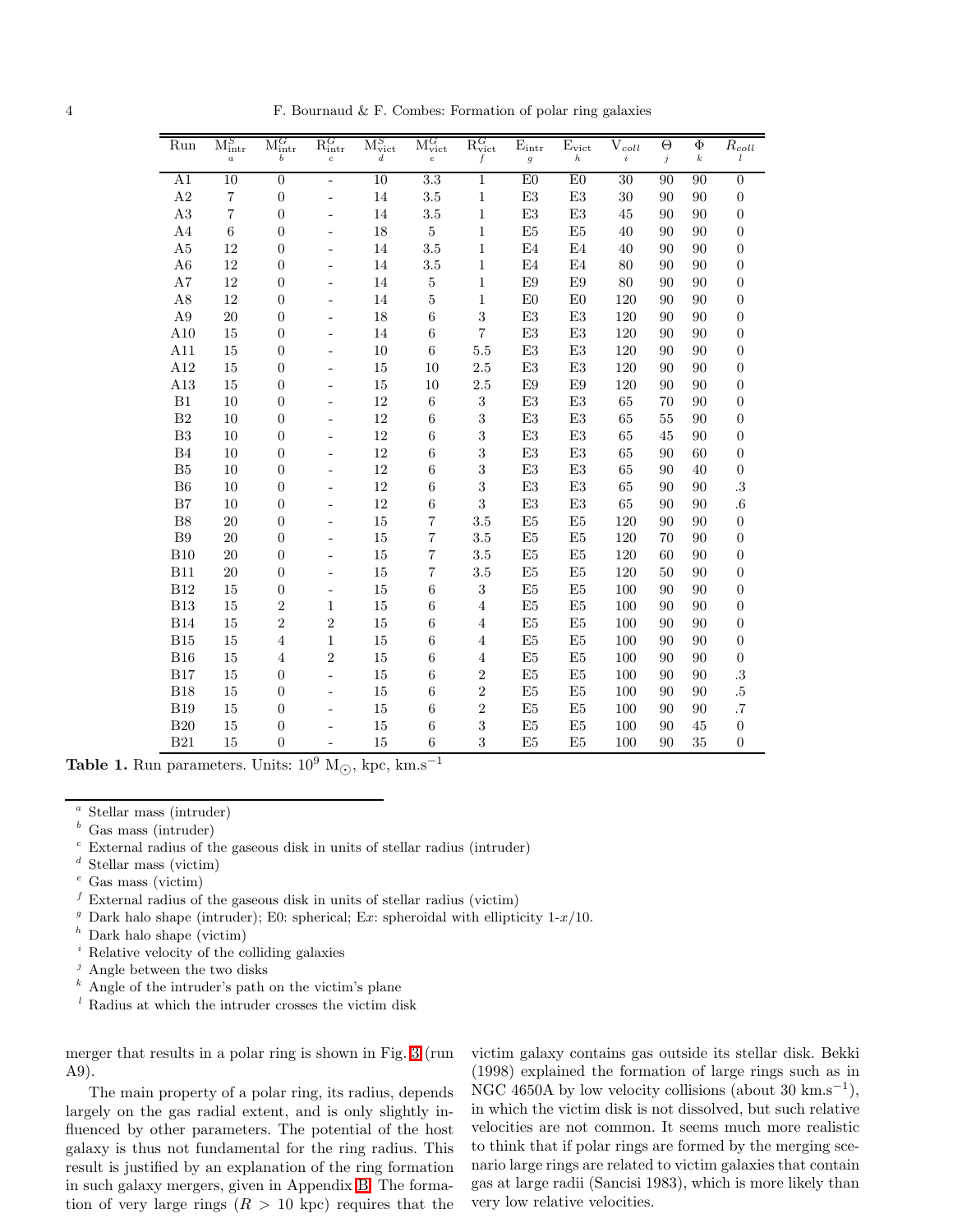

<span id="page-4-0"></span>Fig. 3. Particle distribution in run A9. Blue: intruder (stars) – Red: victim (star) – Green: victim (gas and stars formed from this gas after the ring).

When the mean radius of a polar ring  $R$  is determined by Eq. [1,](#page-2-3) we define its radial extent  $\Delta R$  by:

$$
\Delta R^2 = \frac{\int_0^\infty (r - R)^2 r \mu(r) dr}{\int_0^\infty r \mu(r) dr}
$$
\n(2)

The values of  $\Delta R/R$  that we obtain about 1 Gyr after the ring formation vary from 10% to 40%, and most of them are around 25%.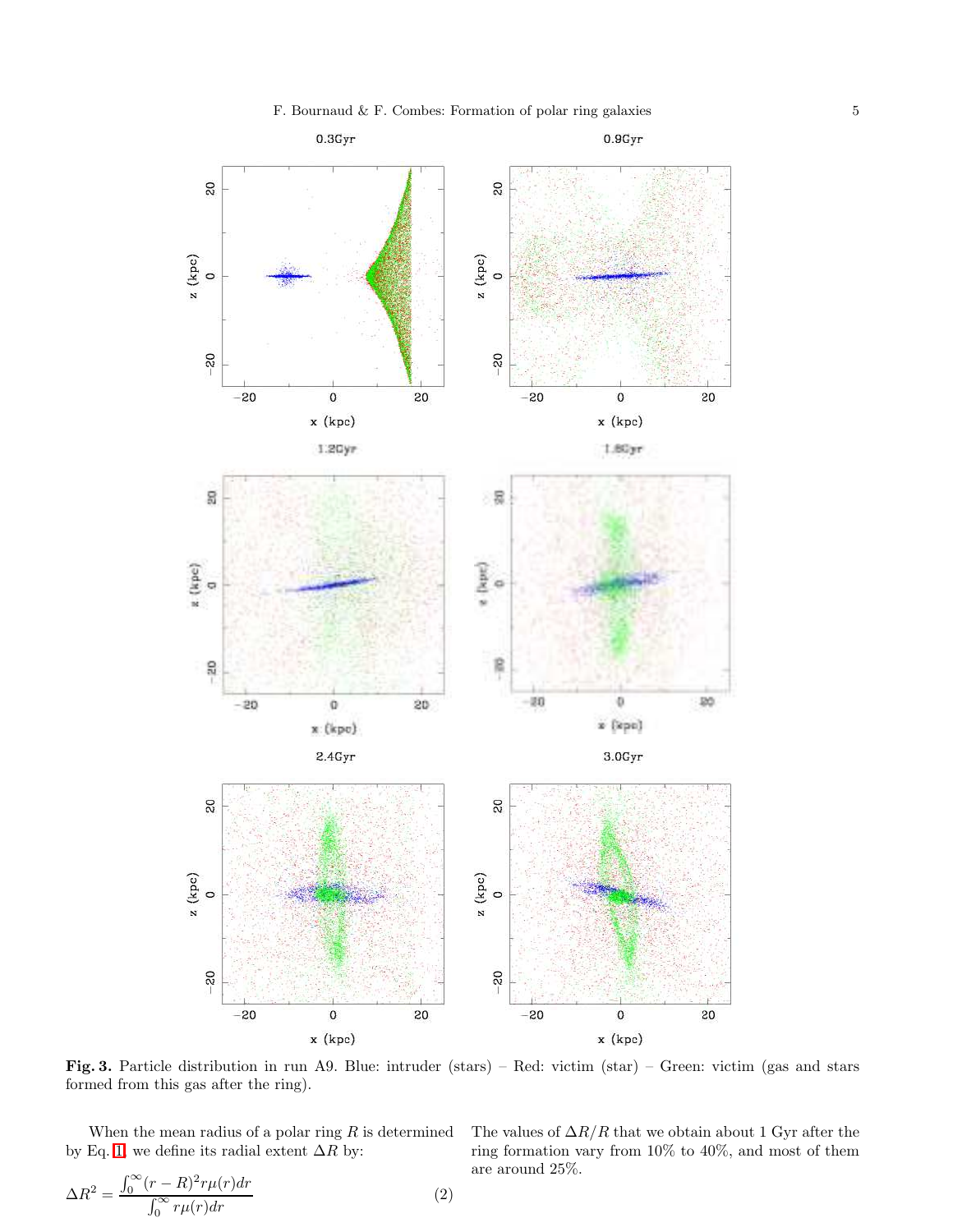# <span id="page-5-3"></span>3.2.2. Other components

In every run, as in Fig. [3,](#page-4-0) we notice the presence of:

- gas from the victim disk fallen on the center of the host galaxy
- a stellar halo, formed by the stars of the victim that are dispersed by the collision

The fact that the stellar content of the victim remains dispersed was expected. Before the formation of the polar ring, gas is dispersed, and settles in a planar structure because of its dissipative nature. Stars are dispersed by the collision, too, but cannot settle in the polar plane. They then form a faint halo that surrounds the host galaxy and the polar ring. Runs in which the relative velocity exceeds 60 km.s−<sup>1</sup> show a nearly spherical stellar halo: Its axis ratio is larger than 0.75. When the relative velocity is smaller (which is much uncommon in the Universe), the victim galaxy stellar remnant is more flattened, yet remains much thicker than the gaseous ring: its axis ratio still exceeds 0.4, and differential precession makes it become nearly spherical in a few Gyrs. In 28 of our 34 runs  $(> 80\%$  of the runs), more than 50% of the stellar mass of the victim is found within the radius of the polar ring. The presence of such a stellar halo is tested in observations of NGC 4650A (in Sect. [6\)](#page-12-0). Let us keep in mind that the merging scenario results in a stellar structure that is distinct from the polar ring, even nearly spherical in most runs otherwise moderately flattened, and that more than half of the victim's stars are found within the polar ring mean radius  $R$  in 80  $\%$  of the simulations.

The polar ring does not contain all the gas of the victim's disk. A few percent remain dispersed at large radii, but the most important point is that some gas falls into the center of the host galaxy (see for instance Fig. [3\)](#page-4-0). This gas settles in an equatorial disk, but does not replenish the whole disk of the host galaxy, and never makes the host galaxy become gas-rich. Even if the polar ring is larger than the host galaxy, the gas fallen in the host galaxy remains located at small radii, generally not more than 2 or 3 kpc, and never more then 4 kpc in all our runs. This gas form a small central concentration in which it quickly forms stars, so that no gas remains after about 3 Gyrs. When the values of parameters are ideal  $(\Theta = \Phi = 90$  degrees,  $R_{coll}=0$ , the fraction of gas that falls in the center of the host galaxy is quite small, around 10-20 percent in most runs, at most 25 percent (run A8). This fraction becomes larger when we vary  $\Theta$ ,  $\Phi$ , and  $R_{coll}$  (see Sect. [3.3\)](#page-6-0). When the polar ring is formed, its angular extension is small enough to prevent differential precession to dissolve the ring and to make gas fall in the equatorial plane, but before the ring is formed, gas is dispersed with various inclinations to the polar axis, which enhances differential precession, and makes part of the gas fall in the host galaxy.



<span id="page-5-0"></span>Fig. 4. Run B2: the polar ring mean inclination from the polar axis is 24 degrees, while the initial value of  $\Theta$  was 65 degrees (i.e. 35 degrees from polar). Most polar rings formed in galaxy mergers are nearly polar, and no ring inclined by more than 25 degrees has been obtained. Stars from the victim disk that from a stellar halo are not represented.

### <span id="page-5-1"></span>3.2.3. Ring inclination

The inclination of the polar ring to the polar axis is influenced by the value of  $\Theta$ : small values of  $\Theta$  result in rings that are inclined with respect to the polar axis. Yet, even if  $\Theta$  is only 55 degrees, we obtain no ring inclined by more than 24 degrees from the polar axis (run B2, see Fig. [4\)](#page-5-0)

The final inclination of the polar ring is different from Θ. We have mentioned that a significant fraction of gas falls inside the center of the equatorial disk. It takes always a polar component of the gas angular momentum (with respect to the host), so that the orientation of the mean angular momentum of the polar gas is modified. In other words, some gas from the ring falls inside the host disk, then the ring changes its orientation to conserve the total angular momentum. When  $\Theta$  is 55 degrees, the resulting ring is closer to the polar axis, which explains why all the obtained rings are close to the polar axis

# <span id="page-5-2"></span>3.2.4. Stability of polar rings

Self-gravity is susceptible to stabilize polar rings (Sparke 1986, Arnaboldi & Sparke 1994). Yet, the stability of polar structures in numerical simulations of formation should be addressed (Iodice et al. 2002a). Thus, we have let all the polar rings we have obtained evolve for at least 2 Gyrs. All were then stable. For some runs (A9, A11 and B2), we even let the system evolve for 8 Gyrs after the formation of the polar ring. Polar rings still appear to be stable.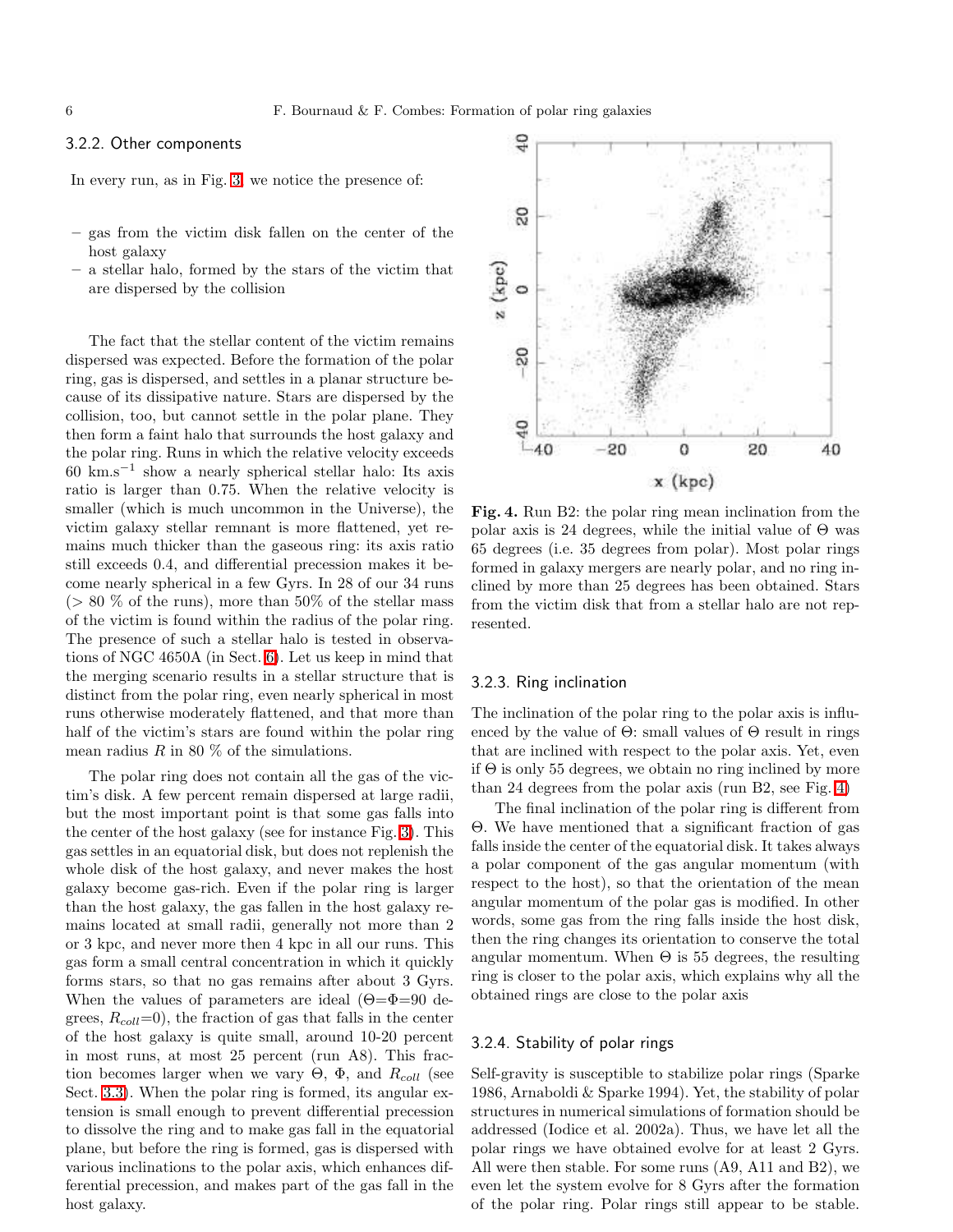

<span id="page-6-1"></span>Fig. 5. Gas and stars formed after the polar ring in run A11. The central condensation is related to gas that falls at the center of the host disk during ring formation and quickly forms stars. The polar ring is seen edge-on (left) and 10 degrees from edge-on (right).

For instance, for run A11, we show the 8 Gyr old polar structure in Fig. [5.](#page-6-1)

As displayed in Fig. [5,](#page-6-1) most polar rings show a warp, that generally appears after 1 to 3 Gyrs of evolution. Theorical studies of the stability of self-graviting polar rings predict the presence of such warps (e.g. Arnaboldi & Sparke 1994): self-gravity counteracts differential precession through the warp.

No unstable polar ring has been observed in the merging scenario. As explained in Sect. [3.2.3,](#page-5-1) rings are always nearly polar, and their inclination from the host plane always exceeds 75 degrees. It seems that the polar ring forms only if its inclination is large enough to allow self-gravity to counteract differential precession. Before the formation of the polar ring, gas is dispersed around the host galaxy. Dissipation and self-gravity tend to make it gather in a polar plane, while differential precession is already acting. Two situations may then occur: either the differential precession is too large to be counteracted by gravity and no ring forms, or the differential precession is small enough to ensure that the ring will both form and be stable. This simply explains why all the polar rings obtained in the merging scenario where stable. We will see a different situation for the accretion scenario (Sect. [4\)](#page-7-0), in which rings may form and be unstable.

In Fig. [5,](#page-6-1) we also notice that:

- the polar ring is not totally depleted, and the central hole becomes less obvious after several Gyrs. Star formation is responsible for such a dispersion of the polar matter: we have not obtained this result in the same run without star formation.
- in some lines-of-sight, the ring shows two spiral arms, while no real arms are seen in the face-on ring. These spiral arms are actually related to the warp, and are observed when the polar ring is seen nearly edgeon, but not perfectly edge-on. For instance, the spiral structures observed in NGC 4650A (Arnaboldi et al. 1997) may not be density waves but be caused by a warp.

# <span id="page-6-0"></span>3.3. Constraints on parameters

In this part, we investigate the influence of deviations from the ideal scenario. We wish to show in which range each parameter can be varied without preventing the formation of a polar ring. Thus, we examine the results of runs B1 to B21. As explained in Sect. [3.2.3](#page-5-1) and [3.2.4,](#page-5-2) polar rings form in a merging event only if the effects of differential precession are small enough, which requires that gas initially orbits on nearly-polar paths. When we deviate from this condition, the larger differential precession makes more gas fall to the center of the host galaxy. If the deviation is too large, all the gas falls inside the host galaxy and no polar ring is obtained.

In runs A1 to A13, the fraction of the victim's gas that falls to the center of the host galaxy does not exceed 25 percent. We consider that the effects of varying a parameter become significant when this fraction is between one and two third, and that a ring was bound not to form if this fraction exceeds two thirds. This is justified by the fact that a large fraction of gas fallen on the host center attests to a nearly unstable ring (because of large differential precession effects), and a nearly unstable ring is likely not to form at all (see Sect. [3.2.4:](#page-5-2) no unstable rings are obtained in this scenario). We then describe the results of runs B1 to B19 in Table [3](#page-7-1) in terms of "ring" (the variation of parameters from their ideal value is not significant), "light ring" (the variation of parameters becomes significant), "very light ring" (much matter is lost by the polar ring, which is thus nearly not formed), and "no ring" (the variation in parameters is too large).

The results of runs B1 to B21 then allow us to determine the constraints on each parameter, i.e. the range in which each parameter may be varied without preventing a polar ring from forming. These constraints are:

- $\Theta > 50$  degrees
- $\Phi$  > 45 degrees
- The victim galaxy should contain 3 times more gas than the intruder, or have twice as large a gaseous disk, in order to prevent all the gas from merging in a single, equatorial disk
- $R_{coll}$  < 0.5, in units of the victim disk radius
- The relative velocity should be small enough to allow the two systems to merge, and should typically not exceed  $150-200 \text{ km.s}^{-1}$ . The larger the velocity, the larger the constraints on other parameters (see runs B1-2-3 vs. runs B9-10-11).

Each parameter can be significantly varied, thus the merging scenario is actually robust, and may explain the formation of a significant number of polar rings. We will compare constraints on both scenarios and determine which is the most likely to occur in Sect. [5.](#page-11-0)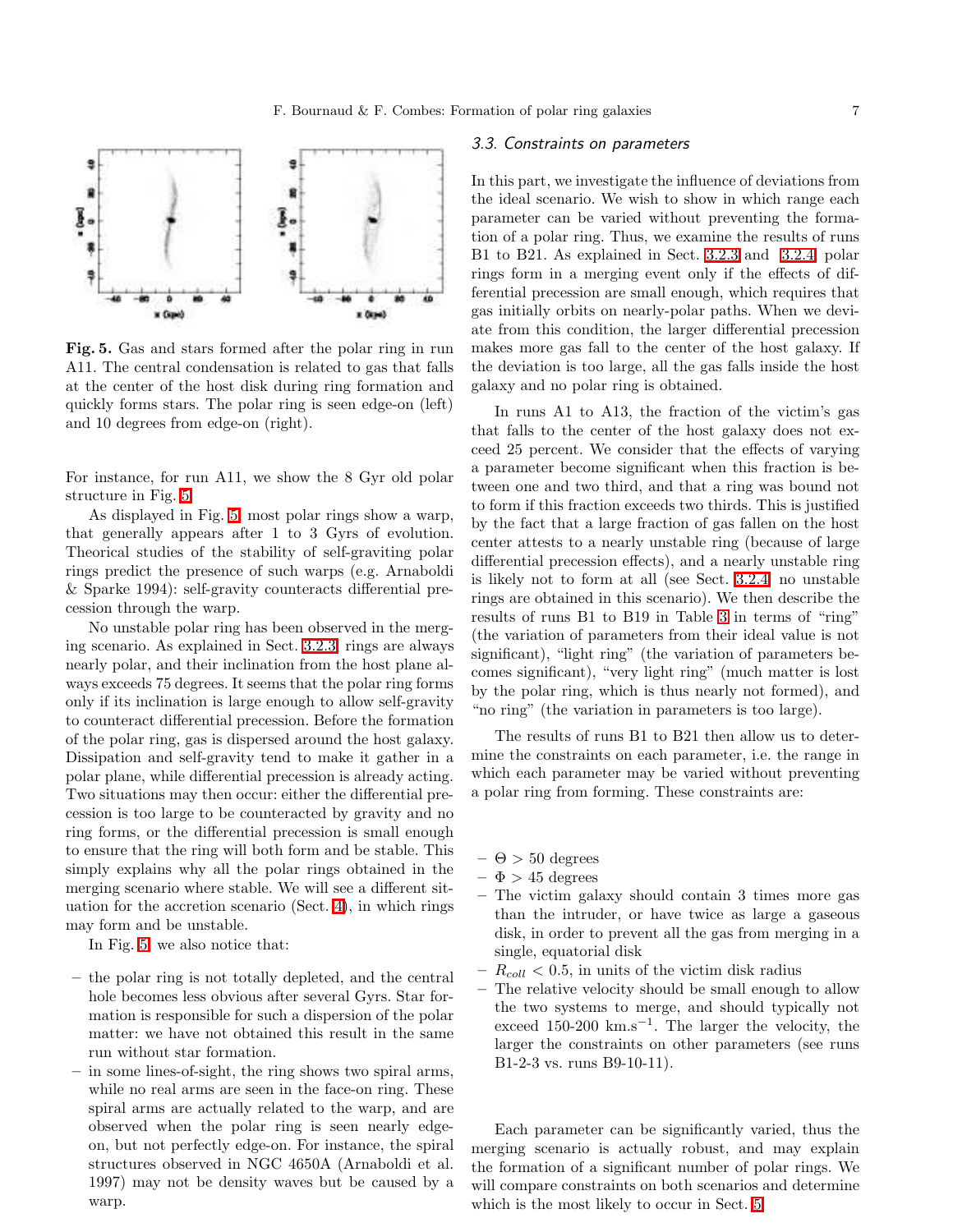8 **F. Bournaud & F. Combes: Formation of polar ring galaxies** 

| Run            | result          |                                           | Run             | result                                   |
|----------------|-----------------|-------------------------------------------|-----------------|------------------------------------------|
| B1             | ring            |                                           | C1              | polar ring                               |
| B <sub>2</sub> | ring            |                                           | C <sub>2</sub>  | polar ring (25 degrees from polar)       |
| B <sub>3</sub> | no ring         |                                           | C <sub>3</sub>  | polar ring                               |
| B4             | ring            |                                           | C4              | no ring (no accretion)                   |
| B5             | no ring         |                                           | C <sub>6</sub>  | polar ring                               |
| B <sub>6</sub> | ring            |                                           | C7              | polar ring                               |
| B7             | very light ring |                                           | C8              | polar ring (20 degrees from polar)       |
| <b>B8</b>      | ring            |                                           | C10             | polar ring                               |
| B9             | ring            |                                           | C11             | polar ring (see Fig. 8)                  |
| <b>B10</b>     | light ring      |                                           | C12             | polar ring                               |
| <b>B11</b>     | no ring         |                                           | C16(e)          | polar ring                               |
| <b>B12</b>     | ring            |                                           | C17(e)          | polar ring                               |
| <b>B</b> 13    | light ring      |                                           | C18(e)          | polar ring                               |
| <b>B14</b>     | very light ring |                                           | C19(e)          | polar ring (25 degrees from polar)       |
| B15            | very light ring |                                           | C20(e)          | inclined ring (30 degrees from polar)    |
| <b>B16</b>     | no ring         |                                           | C21(e)          | equatorial dust lane                     |
| <b>B17</b>     | ring            |                                           | C22             | polar ring (25 degrees from polar)       |
| <b>B18</b>     | light ring      |                                           | C23             | polar ring                               |
| <b>B19</b>     | no ring         |                                           | C <sub>24</sub> | polar ring                               |
| <b>B20</b>     | very light ring |                                           | C <sub>25</sub> | inclined ring (40 degrees from polar)    |
| <b>B21</b>     | no ring         |                                           | C <sub>26</sub> | inclined ring (40-45 degrees from polar) |
|                |                 | s of rups R1 to R21 "light rips"; a large | C27             | polar ring, then polar disk              |

<span id="page-7-1"></span>Table 3. Results of runs B1 to B21. "light ring": a large part (more than one third) of the victim's gas falls inside the center of the host galaxy and is lost by the polar ring during its formation. "very light ring": less than one third of the victim's gas is found in the polar ring after its formation, which indicates a large rate of differential precession: such rings are nearly unstable, thus likely not to form, since no unstable ring forms in the merging scenario (Sect. [3.2.4\)](#page-5-2)

#### 3.4. Another model for the merging scenario

A semi-analytical model for the merging scenario is presented in Appendix [B](#page-17-0) to explain why a ring forms in this scenario. The main results of this model are:

- Polar gas oscillates at large and small radii before gathering in the ring. It is not directly placed in the ring, for the galaxy encounter stimulates large radial motions. In particular, even if the ring is larger than the host disk, polar gas will first encounter the host galaxy material
- The ISM dissipative nature is responsible for the formation of a polar ring rather than a polar disk.

Detailed explanations of these results are given in Appendix [B](#page-17-0)

### <span id="page-7-0"></span>4. Accretion scenario

#### 4.1. Relevant parameters and numerical simulations

As was the case for the first scenario, some numerical tests have proved that inner parameters of both galaxies (disk, bulge and halo masses, disk radius) are not the most relevant. The most important parameters, given in Table [4,](#page-8-0) are the gas content (mass and radial extent) of each galaxy, and orbital parameters, which are:

<span id="page-7-2"></span>Table 5. Run results

- $-$  the relative velocity V before the encounter. To deduce the velocity at the beginning of the simulation, we neglect effects of dynamical friction, and treat galaxies as two rigid bodies for which the conservation of kinetic energy is computed.
- $-$  the angle  $\Theta$  between the donor disk plane and the host equatorial plane, given before the accretion event (tidal effects may make it evolve).
- the angle  $\Phi$  between the donor orbital plane and the host equatorial plane.
- the minimal radius  $R_m$  between the host center and the donor center, in units of the host optical radius. In run C27, this value is zero, for both galaxies merge after the ring accretion (notice that the ring is not issued from the merger as was the case in the previous scenario, but really formed by tidal tails before the merging of the donor and the host).

For runs C16 to C21, the host galaxy is an E4 elliptical. In fact, even if the host stellar distribution is changed from a spiral disk, the large-scale potential is not fundamentally different, and we notice no major modification in the evolution of the donor and the accreted gas.

### <span id="page-7-3"></span>4.2. General properties

# 4.2.1. Morphology of the polar ring

In Table [5,](#page-7-2) we describe the result of each run.

An example of formation of a polar ring by tidal accretion is shown of Fig. [6](#page-9-0) (run C1). As in the merging scenario, tidal accretion accounts for a large variety of polar structures. The main property of a polar ring, its mean radius  $R$ , may be smaller as well as larger than the host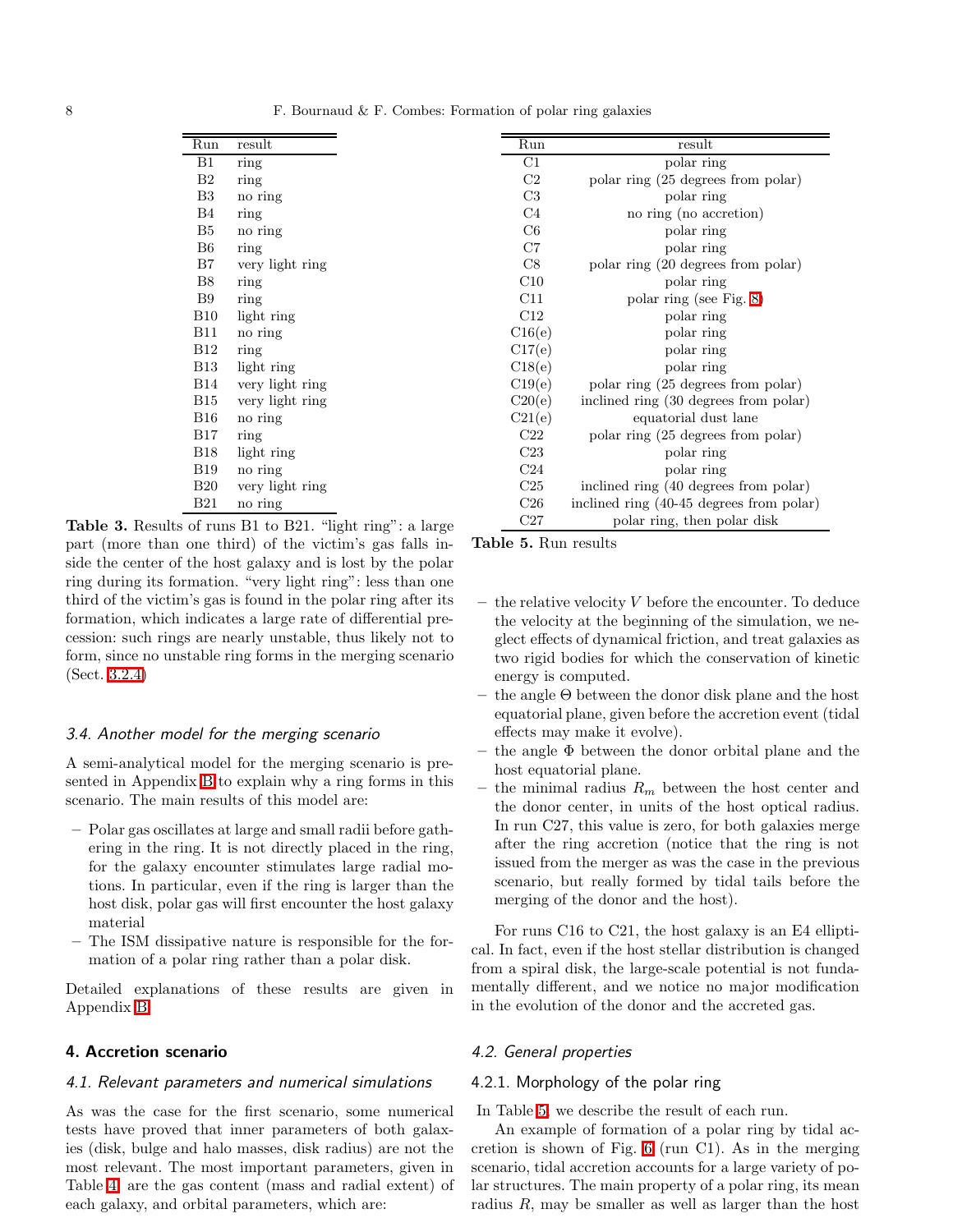F. Bournaud & F. Combes: Formation of polar ring galaxies 9

| Run<br>$\boldsymbol{a}$ | $m_{\rm host}$<br>h | $r_{\rm host}$<br>$\overline{c}$ | $m_{\rm donor}$<br>$\overline{d}$ | $r_{\rm donor}$<br>$\epsilon$ | V<br>f | Θ<br>$\overline{g}$ | Φ<br>$\boldsymbol{h}$ | $R_{m}$<br>i   |
|-------------------------|---------------------|----------------------------------|-----------------------------------|-------------------------------|--------|---------------------|-----------------------|----------------|
| C1                      | $\overline{0}$      |                                  | 0.3                               |                               | 200    | 90                  | 90                    | 5              |
|                         |                     |                                  |                                   | 3.0                           |        |                     |                       |                |
| C2                      | $\theta$            |                                  | 0.3                               | 3.0                           | 300    | 20                  | 90                    | 5              |
| C <sub>3</sub>          | $\theta$            |                                  | 0.3                               | 3.0                           | 350    | 90                  | 60                    | 5              |
| C <sub>4</sub>          | $\overline{0}$      |                                  | 0.2                               | 3.0                           | 200    | 90                  | 90                    | 5              |
| C6                      | 0.2                 | 1.                               | 0.3                               | 1.5                           | 150    | 80                  | 80                    | 5              |
| C7                      | $\overline{0}$      |                                  | 0.2                               | 2.5                           | 200    | 90                  | 50                    | 6              |
| C8                      | $\theta$            |                                  | 0.4                               | 2.5                           | 200    | 90                  | 50                    | 6              |
| C10                     | $\overline{0}$      |                                  | 0.3                               | 2.5                           | 250    | 70                  | 70                    | 6              |
| C11                     | $\overline{0}$      |                                  | 0.35                              | 5.0                           | 230    | 80                  | 80                    | 6              |
| C12                     | $\overline{0}$      |                                  | 0.5                               | 6.0                           | 250    | 65                  | 65                    | 8              |
| C16(e)                  | $\theta$            |                                  | 0.3                               | 5.0                           | 175    | 90                  | 90                    | 6              |
| C17(e)                  | $\theta$            |                                  | 0.3                               | 5.0                           | 150    | 90                  | 75                    | 4              |
| C18(e)                  | $\overline{0}$      |                                  | 0.2                               | 4.0                           | 250    | 90                  | 75                    | 8              |
| C19(e)                  | $\theta$            |                                  | 0.3                               | 5.0                           | 175    | 40                  | 25                    | 4.5            |
| C20(e)                  | $\overline{0}$      |                                  | 0.2                               | 4.0                           | 250    | 25                  | 40                    | 5              |
| C21(e)                  | $\overline{0}$      |                                  | 0.2                               | 4.0                           | 250    | 10                  | 10                    | 5              |
| C22                     | $\overline{0}$      |                                  | 0.2                               | 4.0                           | 250    | 45                  | 20                    | 5              |
| C23                     | $\overline{0}$      |                                  | 0.3                               | 4.0                           | 200    | 70                  | 55                    | 7              |
| C <sub>24</sub>         | 0.25                | 1.                               | 0.3                               | 4.0                           | 200    | 65                  | 55                    | 6              |
| C <sub>25</sub>         | $\overline{0}$      |                                  | 0.3                               | 4.0                           | 200    | 80                  | 65                    | 5              |
| C <sub>26</sub>         | 0.3                 | 1.4                              | 0.3                               | 4.0                           | 200    | 65                  | 65                    | 5              |
| C27                     | $\boldsymbol{0}$    |                                  | 0.5                               | 4.0                           | 100    | 90                  | 90                    | $\overline{0}$ |

<span id="page-8-0"></span>Table 4. Run parameters. Units:  $10^9$  M<sub> $\odot$ </sub>, kpc, km.s<sup>-1</sup>

- <sup>e</sup> donor gas radial extent, in units of stellar radius
- $f$  relative velocity before the encounter
- $g$  angle between the donor disk plane and the host equatorial plane
- $h$  angle between the donor orbital plane and the host equatorial plane
- <sup>i</sup> minimal radius between the host center and the donor center, in units of the host optical radius

galaxy optical radius, as already shown by Reshetnikov & Sotnikova (1997). They also found that the host dark halo influences the value of  $R$ , which some of our simulations confirm. As well as the merging scenario, accretion produces warped rings and rings with inner spiral structures ; transient helicoidal features resulting in polar rings are also observed.

Just after their formation, rings have a small radial extent:  $\Delta R/R$  varies from 10% to 35%.  $\Delta R$  seems at this stage smaller than in the merging scenario. Yet, in run C27, the merging of the donor galaxy with the host galaxy, after the accretion of the polar ring, disturbs the ring, and makes  $\Delta R/R$  raise from 25% to 55% (see Fig. [7](#page-10-1) and discussion in Sect. [6.2.2\)](#page-13-0). More generally, rings may be disturbed by interactions with other galaxies, which will have a similar effect: even if rings have a small radial extent just after their formation in this scenario, they may get a larger radial extent later.

The last noticeable point concerns the mass of polar rings. One could a priori think that:

– for gas to be accreted from the donor by the host galaxy, the donor must be less massive than the host

– only a small fraction of the donor is accreted

This led Iodice (2001) and Iodice et al. (2002a) to say that rings formed by accretion would be significantly lighter than host galaxies, unlike some observed rings as in NGC 4650A. Actually, the fraction of accreted gas may reach 40% of the donor gaseous mass (run C11), provided that the gas extent in the donor is large enough (gas at large radii is not strongly gravitationally bound) and the donor inner rotation is favorable to accretion: the accreted mass can be large in the case of direct resonance (run C3) while no gas is accreted in run C4 (retrograde resonance). Moreover, if the donor contains gas outside this stellar disk, accretion can be achieved from the donor to the host even if the donor is more massive than the host (for instance run C8 where the donor mass is 4 times larger than the host mass, and accretion still occurs from the donor to the host). Finally, with large donor masses and large accreted fractions, the ring masses are sometimes of the same order as the host mass (see Fig. [8\)](#page-10-0). An observational example of a galaxy that is accreting a large gas mass from a more massive galaxy is NGC 646 (Danziger & Schuster 1974, Horellou & Booth 1997).

a (e): elliptical host galaxy

 $<sup>b</sup>$  host gas mass fraction</sup>

c host gas radial extent, in units of stellar radius

d donor gas mass fraction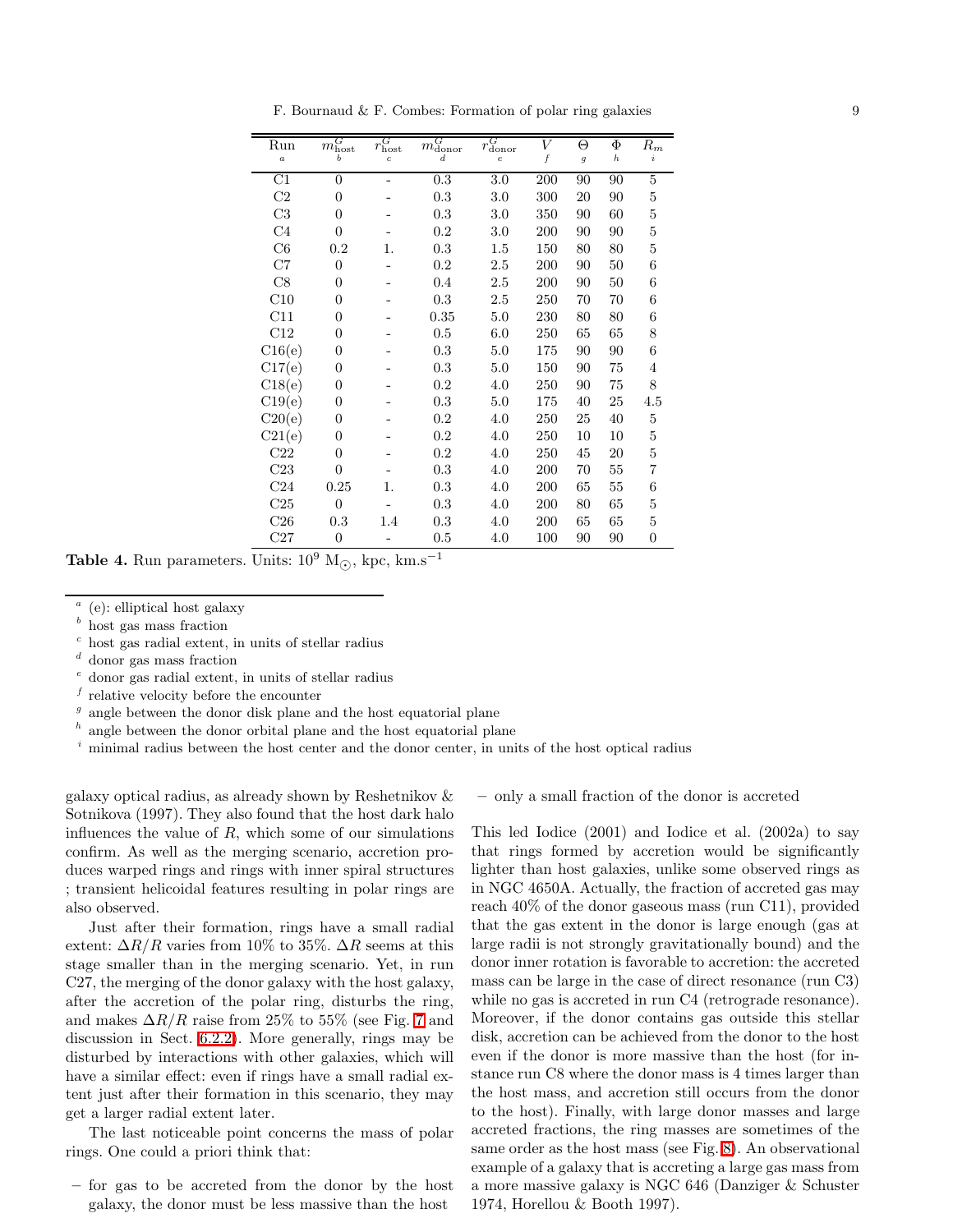

<span id="page-9-0"></span>Fig. 6. Particle distribution in run C1. Blue: host (stars) – Red: donor (star) – Green: victim (gas and stars formed after the ring in this gas).

# 4.2.2. Other components

In the merging scenario, we have shown that the host galaxy had to contain little gas. Here, the host galaxy may be gas rich: in runs C24 and C26, the host gas mass

fraction is larger than 25% before the accretion event, and still larger than 20% 1 Gyr after the ring formation (see also Sect. [6.3\)](#page-14-0). During the formation of the polar ring, accreted matter is placed directly around the ring radius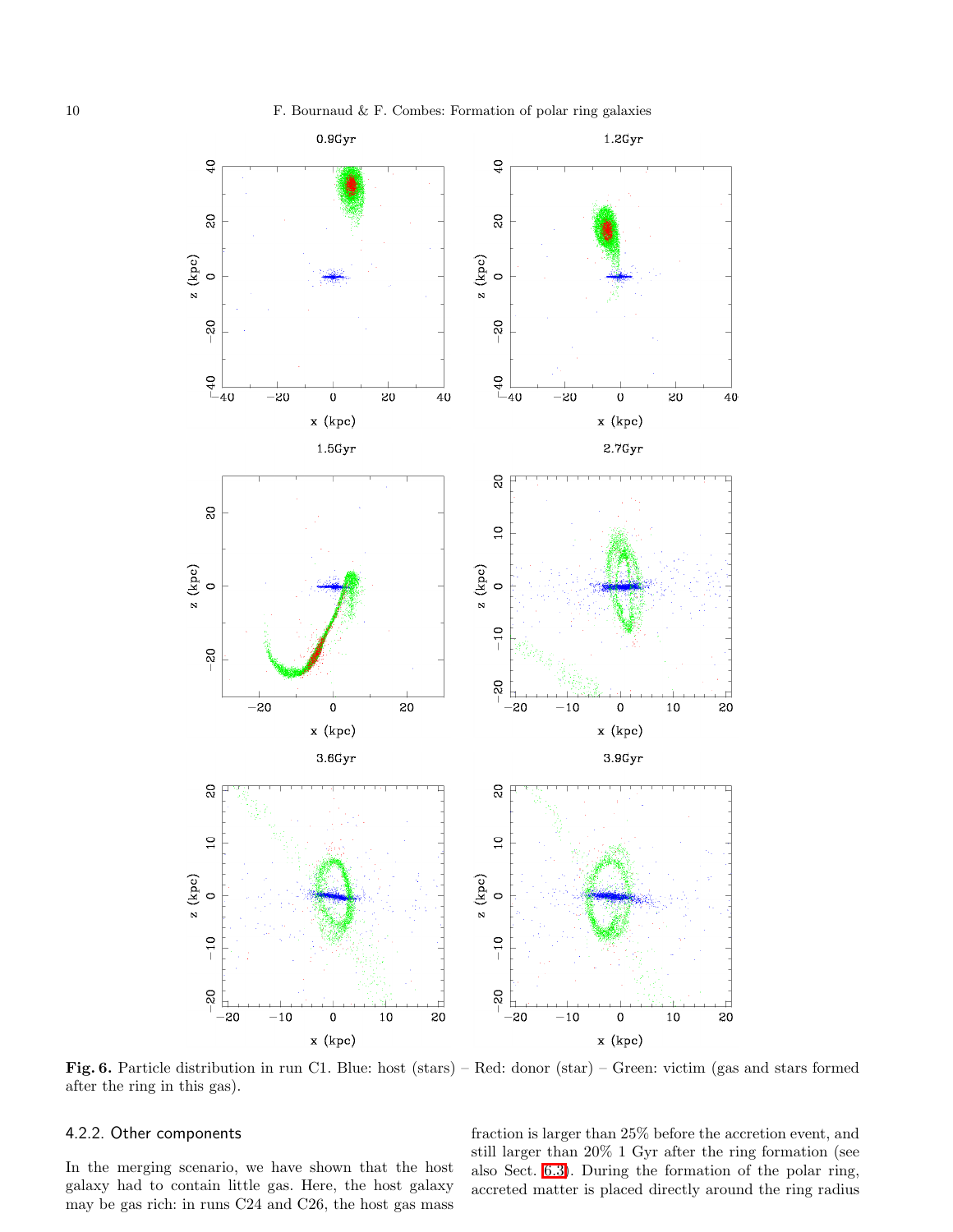

<span id="page-10-1"></span>Fig. 7. Run C27: the merging of a part of the donor galaxy with the host galaxy, after the formation of the polar ring, makes the radial extent of the polar ring raise to 55%, so that this structure could be regarded as a polar disk.



<span id="page-10-0"></span>Fig. 8. Run C11: a very massive polar ring is formed by tidal accretion, the ring mass is about 80% of the host mass. The ring is slightly warped in its outer regions.

R, thus gas present in the host galaxy at radii larger or smaller than  $R$  will not disturb the ring formation, for both gaseous component will not meet. In the merging scenario, polar gas oscillates at different radii because of the large change in the central mass (see Appendix [B\)](#page-17-0) and always encounters the intruder gas, so that equatorial gas at some radii is much more able to prevent the polar ring

from forming, even if present only at radii smaller than the final ring radius R.

Another important difference to the first scenario is that stars are generally not accreted from the donor, for they form a warm, non-dissipative, medium. The fraction of accreted stars in our simulations is always smaller than 10% and nearly always smaller than 5%. Moreover, the few accreted stars join the polar ring via the same tidal tail as accreted gas. Thus, no stellar halo is expected around the polar ring, contrary to the merging scenario (see Sect. [3.2.2\)](#page-5-3).

#### <span id="page-10-2"></span>4.2.3. Stability and inclination of polar rings

The stability concern does not rule out the accretion scenario : polar structures are as stable as in the merging scenario (some rings were simulated over 10 Gyrs), except some highly inclined rings that are dissolved in a few Gyrs (see Sect. [6.3\)](#page-14-0). The relevant point is not that rings formed by accretion are less stable due to their formation history, but that they are sometimes more inclined. In the merging scenario, the final ring was closer to the polar axis than the initial victim galaxy, because of the infall of polar gas inside the center of the equatorial system during the ring formation. In the accretion scenario, we do not observe such a systematic large gas infall, yet the ring orientation is still different from the initial value of Θ. The likely explanation is that only a part of gas is found in the polar ring: some gas is sometimes found in the host galaxy (but this effect is not as large and as general as in the merging scenario), some gas remains in the donor, and some gas is dispersed at large radii from both galaxies. The polar ring gas has only a part of the initial angular momentum of the donor gas, thus is not compelled to be parallel to the donor initial disk. For instance, this explains why two nearly parallel disks, or disks on a nearly equatorial orbit, may result in a nearly polar ring: such unexpected situations are observed in runs C19,20,22. In these runs, initial parameters are far from ideal values for the formation of a polar structures, but the final ring is not far from polar. In run C22, the ring is about 25 degrees from polar, while initially  $\Theta = 45$  degrees. This allows this ring to be stable (it has been followed in the simulation during 4 Gyrs after its formation).

With the same inclination (i.e. less than 25 degrees from the polar axis), rings are as stable as in the merging scenario, and the stability concern does not seem to be closely linked to the formation mechanism. In the accretion scenario, we find in addition more inclined rings. This will be discussed in Sect. [6.3.](#page-14-0)

### 4.3. Constraints on parameters

We will see in Sect. [5.2](#page-11-1) that parameters cannot be regarded as independent in this scenario. Thus it is not as easy to determine a limit on each parameter as it was in the merging scenario. However, doing this is not required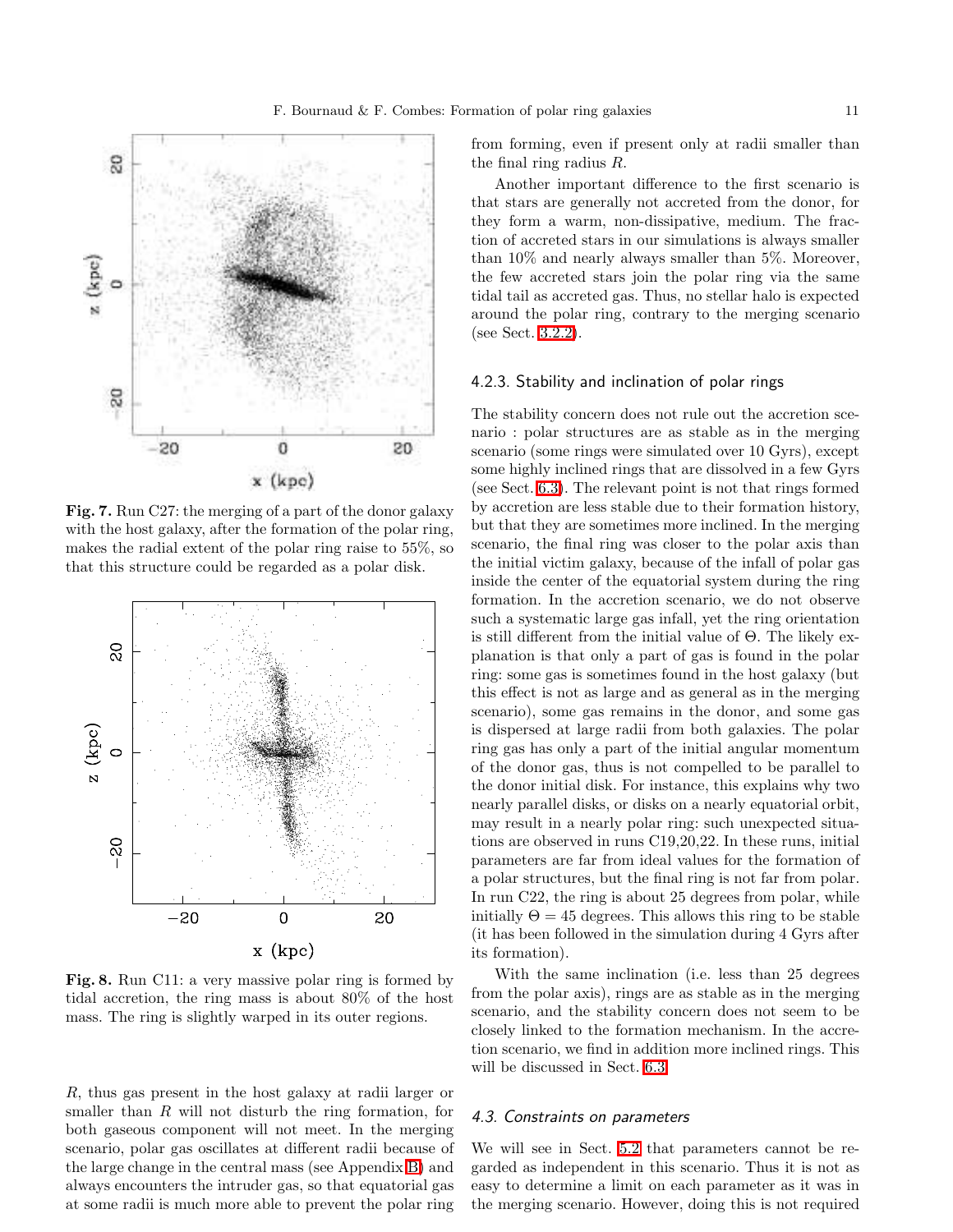in the forthcoming comparison of scenarios. We will simply need to know in Sect. [5.2](#page-11-1) that constraints on parameters in this scenario are significantly smaller than in the merging scenario:

- we observe the formation of polar rings with values of  $\Theta$  and  $\Phi$  smaller than in the merging scenario, as explained in Sect. [4.2.3](#page-10-2)
- relative velocities and distance between galaxies can be rather large without preventing a massive ring from being accreted (for instance run C11)
- host galaxy may contain a significant fraction of gas (runs C24, C26) ; this will be largely discussed in Sect. [6.3.](#page-14-0) Before the ring formation, the host galaxy may even be gas rich and contain gas outside its stellar disk (run C26).

The three categories of parameters (gas content of the host galaxy, orientation of galaxies, relative velocities and radius) are thus submitted to smaller constraints than in the merging scenario. This will now be the issue of the first comparison of both scenarios.

# <span id="page-11-0"></span>5. Probability of each scenario and abundance of polar rings

### 5.1. Probability of the merging scenario

In Sect. [3.3,](#page-6-0) we established in what conditions the merging of two spiral galaxies results in a polar ring. We now derive the associated probability: we assume that two spiral galaxies collide and merge, and determine the probability that this event forms a polar ring:

- the probability that  $\Theta > 50$  degrees is 0.45
- the probability that  $\Phi > 45$  degrees is 0.29
- the probability that  $R_{coll} < 0.5$  is 0.25
- the constraint on the gas content is applied to HI observations of spiral galaxies (Broeils & Rhee, 1997): we select randomly two galaxies, and check whether one of them may be a victim galaxy, i.e. contain three times more gas then the other one, or have a twice as large gaseous disk. The probability that a randomly chosen pair of galaxies is a possible intruder-victim pair, without regarding which one is the victim, is 0.3.

The probability that two merging spirals form a PRG is then  $0.25 \times 0.29 \times 0.3 \times 0.45 = 1\%$ .

The constraint on the relative velocity is more difficult to convert into probability. Yet, it seems reasonable to admit that a given galaxy has undergone at most 5 merging events with spiral galaxies (the so-called "major mergers"). Merging events with dwarf galaxies are ignored, for they would not account for the large masses of the observed polar rings. The adopted value of 5 major mergers is a large upper limit, and at each merging event, the probability that a polar ring forms is  $1\%$ . Finally, the probability that a possible host galaxy (lenticular or early-type spiral) has acquired a polar ring during a merging event is at most 5%.

The simulation parameter choices that we have made (see Table [1\)](#page-3-0) may seem arbitrary: for instance, the value of  $\Theta$  is varied in more runs than the value of  $\Phi$ , and some situations have not been studied (for instance  $\Theta = 45$  and  $\Phi = 45$  degrees in the same run). The statistics based on simulations may then seem biased, but is actually not. The presented runs have been used only to delimit the range of parameters for which a polar ring is formed in agreement with observations. From the obtained range of values for each parameter, we can determine the probability represented by these combined ranges, and derive the statistics.

#### <span id="page-11-1"></span>5.2. Probability of the accretion scenario

In the merging scenario, we have established independent constraints on each parameter, in order to determine the probability that a polar ring is formed during a merging event. This cannot be done so easily for the accretion scenario, for:

- the frequency of galaxy interactions is not known, while we had been able to fix an upper limit to the frequency of major mergers.
- the parameters for the accretion scenario are not independent. For instance, the sense of rotation of the donor is crucial, so that two perpendicular disks on a polar orbit may form no ring in some situations, while two parallel disks on a nearly equatorial orbit may form a polar ring in some other situations.

As parameters cannot be regarded as independent, deriving a dependable probability for this scenario would require us to vary all the relevant parameters in the same time, while we had varied one parameter after the other for the merging scenario. A large number of simulations would then be required, but deriving a precise probability for the accretion scenario is not required for our study, for previous results allow us to qualitatively compare the probability of both scenarios: we have simply shown that polar rings can form by accretion in a large range of parameters, with values of  $\Theta$  and  $\Phi$  that are far from their ideal values. The constraints are smaller than for the merging scenario: two perpendicular disks have been observed to form a polar ring by tidal accretion, while they never form a polar ring according to the merging scenario.

Not only are the constraints on parameters smaller, but also tidal interaction events (that may lead to mergers or not) are much more frequent than galaxy collisions leading to mergers, for the radius between galaxies may be much larger and a large relative velocity does not prevent tidal accretion of much matter (we have obtained  $40\%$  of accreted gas in run C11, with  $V = 230$  km.s<sup>-1</sup> and  $R_m = 6$ ). Thus, the probability that a possible host galaxy has acquired a polar ring by tidal accretion is significantly larger than the probability that it has acquired a polar ring during a merger event.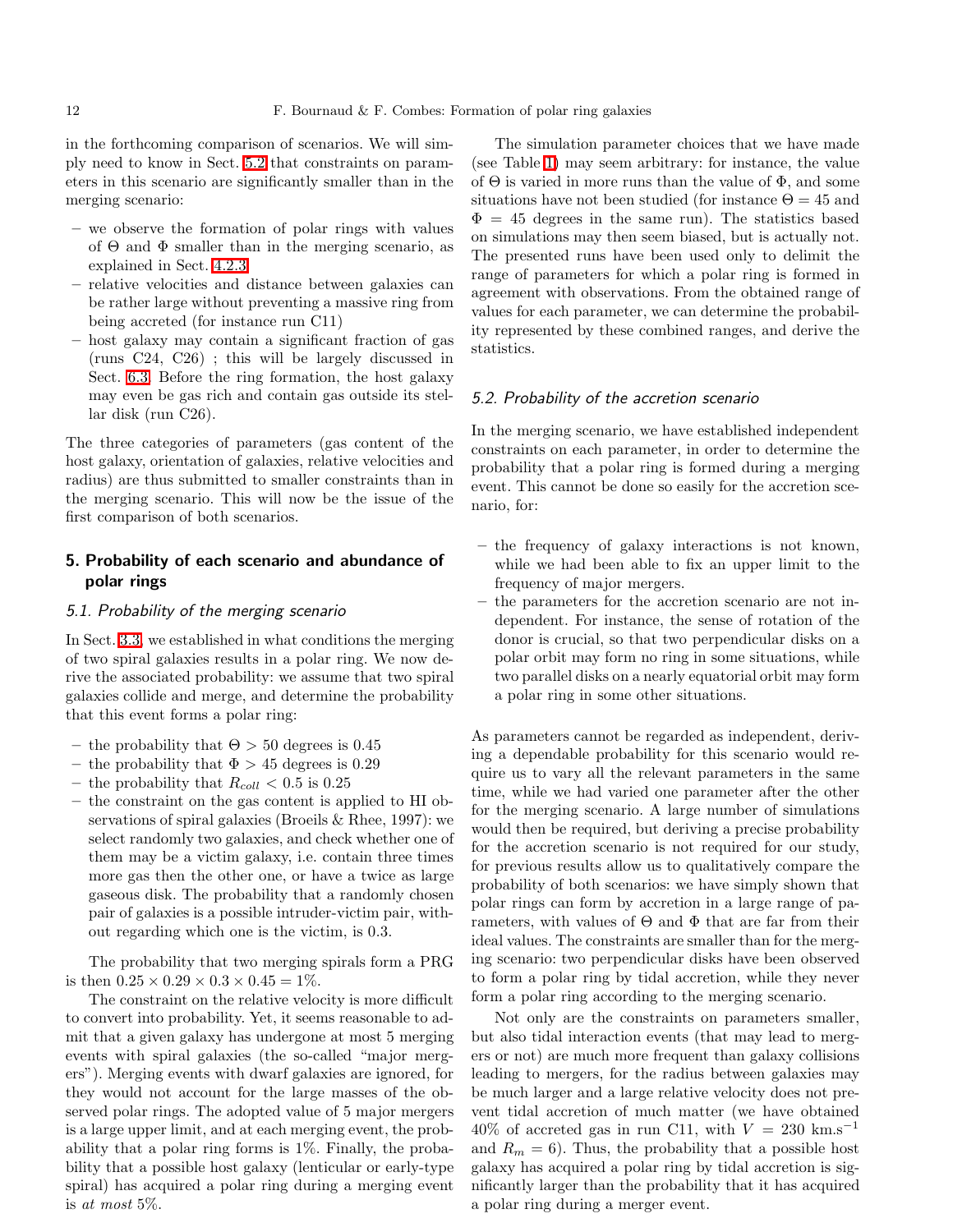# 5.3. Abundance of polar rings and comparison of scenarios

From their atlas of PRGs, Whitmore et al. (1990) estimate that 4.5% of the possible host galaxies have acquired a polar ring, and say that this estimate is uncertain by about a factor 3.

According to the merging scenario, polar rings are stable features, so that no polar rings would have disappeared. 1.5% to 13.5% of the possible host galaxies should then have a polar ring. This is obviously a lower limit, for many rings may remain unknown. On the other hand, we have shown that at most 5% of the possible host galaxies have acquired a polar ring during a merging event. Thus, as 5 is in between 1.5 and 13.5, we can claim that:

- the probability of the merging scenario is large enough to account for all the observed polar rings
- the probability of the merging scenario would become too small, if many polar rings have not been detected yet.

We have not determined a probability for the accretion scenario, but explained that it was much more probable than the merging scenario. Thus:

- the probability of the accretion scenario is large enough to account for all the observed polar rings
- the probability of the accretion scenario would still be large enough, if many polar rings have not been detected yet. The large probability of the accretion scenario even implies that many polar rings have not been detected yet, for they are for instance not massive enough.

Probability concerns do not allow us to rule out one of the scenarios. Even if the probability of the merging scenario is much smaller than the probability of the accretion scenario, only discoveries of many new PRGs, that would increase the observed fraction of polar rings, would weaken this scenario.

# <span id="page-12-0"></span>6. Comparison with observations

### 6.1. General considerations

In Sect. 1, we mentioned several observational properties of polar rings. Most of them are reproduced by both formation scenarios:

- most host galaxies are early-type, which is explained by the constraint on the gas content of host galaxies, related to the fact that two orthogonal gaseous systems cannot be found at the same radius.
- polar rings may be very massive
- polar rings have various radii
- most polar rings are nearly polar
- most polar rings(even all rings in the merging scenario) are very stable and may be observed after several Gyrs
- polar rings show various inner morphologies

The remaining properties may discriminate between scenarios: they are the existence of gas-rich host galaxies, of inclined rings, and the possible presence of a stellar halo around the polar ring (Sect. [3.2.2\)](#page-5-3). We now compare these properties in simulations and observations.

# 6.2. NGC 4650A

### 6.2.1. Photometry

The main photometric difference between the numerical results of both scenarios is the presence of a stellar halo in which the polar ring is embedded according to the merging scenario. This stellar halo is the remnant of the stellar component of the victim galaxy, which is dispersed during the merger: only gas settles in a polar plane, due to its dissipative nature. According to the accretion scenario, only gas is accreted, for it is colder than stars and is generally present at larger radii in the donor galaxy. Nearly no stars are accreted from the donor galaxy, even if the donor galaxy has a massive stellar disk. Obviously, stars are found in the polar ring because of star formation, but no stellar halo is obtained. Testing the presence of a stellar halo around a PRG may then give insight into its history.

We have generally observed in simulations of merging events that most of the stellar mass of the victim settles inside the ring radius  $R$ . More precisely, we have noticed that in 80% of our simulations, more than 50% of the victim's stellar mass is observed inside the disk radius R.

We use deep HST observations of NGC 4650A (Gallagher et al. 2002) and try to detect a stellar halo. Optical observations have already shown some stars rather far from the polar ring plane (see Fig. 12 in Arnaboldi et al. 1997), yet it seems premature to attribute them to a stellar halo, for HI gas (that belongs to the polar ring) is observed at the same locations (see Fig. 2 in Arnaboldi et al. 1997). Deep HST observations also find stars at large radii, but a detailed analysis is required to decide whether they belong to the faintest regions of the polar ring and the host galaxy or form a third component.

Iodice et al. (2002a) have shown that the structure of NGC 4650A is well described, even at large radii, by a two-component model. This suggests that no stellar halo is required to account for the observed luminosity. Yet, we still do not know if really no halo is present, or if the halo is too faint to be detected.

To estimate this, we build a luminosity model that accounts for the host galaxy and the polar ring. The model for the host galaxy is the same model as in Iodice et al. (2002a). We call  $\mu$  the surface luminosity of the polar ring, obtained after the subtraction of the host galaxy model. The model for the ring is of the form:

$$
\mu_{model}(x, z) = f(z) \exp\left(-\frac{(x - x_c(z))}{\Delta x}\right) \tag{3}
$$

where  $z$  denotes the polar axis and  $x$  denotes the axis perpendicular to the polar ring plane. Similarities between rings and rotating disks (Iodice 2001, 2002a) suggest that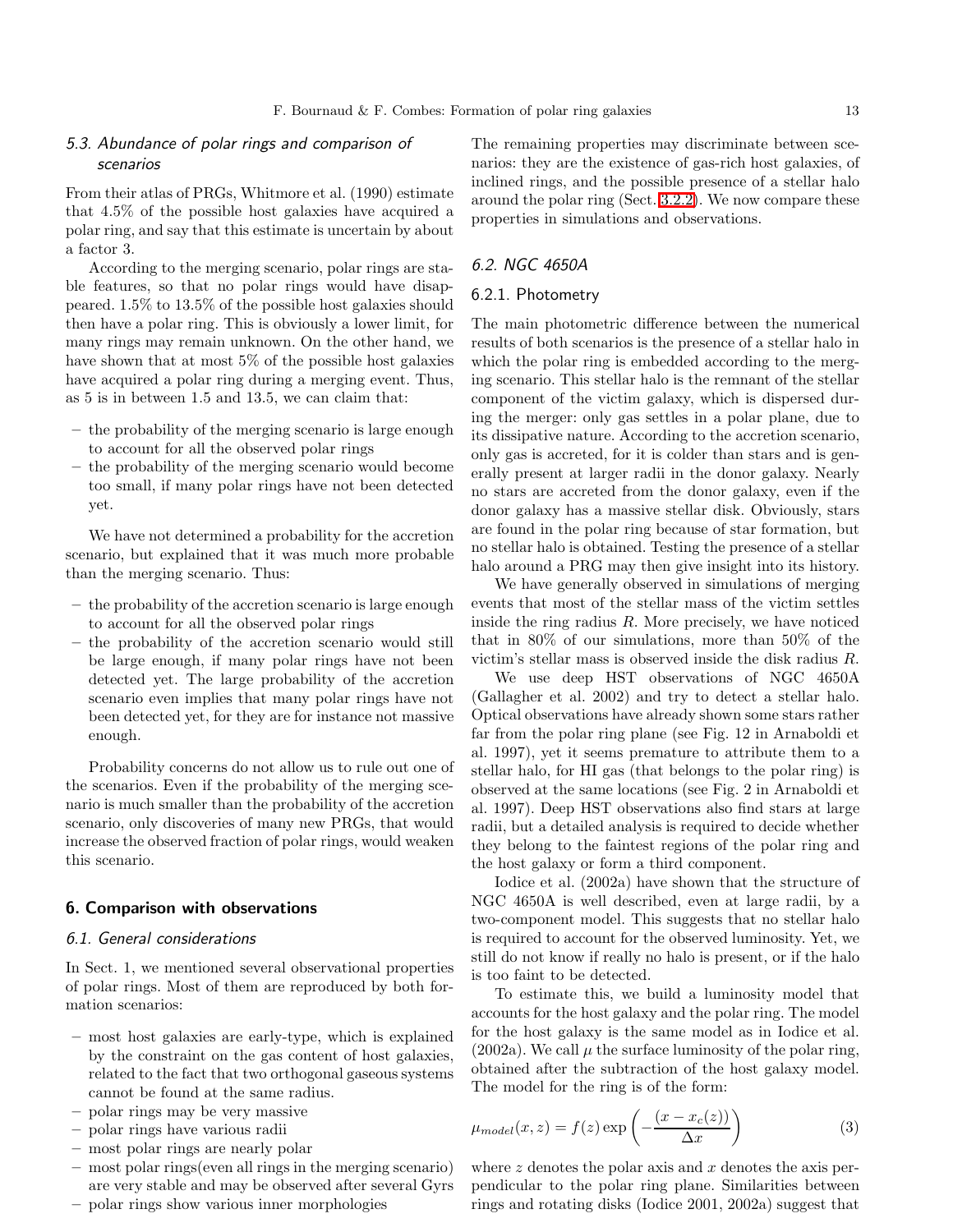the polar ring may have an exponential profile perpendicular to its plane (as is the case on Fig. [3\)](#page-4-0). Yet, no reason implies that the polar ring radial profile  $f(z)$  should be exponential, because the ring is at least partly depleted inside its radius  $R, x_c(z)$  would be zero if the ring was exactly polar. It is not the case, and the ring is warped, too, so that we define for each z:

$$
x_c(z) = \frac{\int x\mu(x,z)dx}{\int \mu(x,z)dx}
$$
\n(4)

Given that the exact radial profile of the ring can hardly be deduced from observations (the ring is seen edge-on), the most natural choice for  $f(z)$  is simply:

$$
f(z) = \mu(x_c(z))\tag{5}
$$

One free parameter,  $\Delta x$ , is then fitted to the HST image.

This model does not study the ring radial distribution, but aims at exploring whether an exponential thickness of the ring accounts for the observed luminosity: if it is the case, matter observed far from the polar plane would belong to the faintest regions of the polar ring, if it is not the case, a third component (a stellar halo) would be formed by this matter.

The model fits observations well. For instance, at the ring radius  $R$ , an exponential thickening of the polar ring is really close to the observed profile (see Fig. [9\)](#page-13-1). No stellar halo then seems required, at least with the quality of our observations: no robust systematic deviation is observed between our model and the real luminosity. More precisely, if a stellar halo is present, it is below the noise: its surface luminosity is smaller than  $|\mu(x, z) - \mu_{model}(x, z)|$ . The relevant quantity is then:

$$
\int_{\sqrt{x^2 + z^2} < R} \left| \mu(x, z) - \mu_{model}(x, z) \right| \, \mathrm{d}x \, \mathrm{d}z \tag{6}
$$

It indicates the mass of the stellar halo inside the ring radius. As mentioned before, this mass is more than half of the stellar mass of the victim galaxy is nearly all our simulations. We then obtain that the stellar mass of the victim galaxy before the merging event should have been smaller than  $3.6 \cdot 10^9$  M<sub> $\odot$ </sub>.

The polar ring nowadays contains  $8 \cdot 10^9$  M<sub> $\odot$ </sub> of HI gas (Arnaboldi et al. 1997) and  $4 \cdot 10^9$  M<sub> $\odot$ </sub> of stars (Iodice et al. 2002a). The total mass of the polar ring is the gaseous mass of the victim galaxy: stars in the polar ring are formed after the ring formation. In fact, the gaseous mass of the victim galaxy may even be larger, if some gas is dispersed or converted into stars during the collision, before the ring formation. Then, the victim galaxy should have contained before the collision at the most  $3.6 \cdot 10^9$  $M_{\odot}$  of stars and at least  $12 \cdot 10^9$   $M_{\odot}$  of gas. It was thus characterized by:

– a gas mass fraction larger than 75%

– a visible mass larger than  $15 \cdot 10^9$  M<sub> $\odot$ </sub>

Such a gas mass fraction is found in both dwarf and low surface brightness (LSB) galaxies. As the total mass excludes dwarf galaxies, we conclude that if NGC 4650A is



<span id="page-13-1"></span>Fig. 9. Profile of the polar ring perpendicular to its plane, observed at the ring radius R, and result of our twocomponent model: at this radius, the host luminosity is negligible, and the ring shows an exponential thickening. No stellar halo, that would be thicker than the ring, is detected.

the result of a merging event, the victim galaxy should have been a LSB galaxy.

This does not totally rule out the merging scenario. Yet, the accretion scenario was already most likely to occur. A supplementary constraint to the merging scenario is now that one of the invoked galaxies should have been an LSB. This constraint is not present in the accretion scenario, for no stars are accreted, and no stellar halo around the polar ring is expected. Thus, the probability that a merging event has resulted in NGC 4650A is strongly reduced, so that NGC 4650A is much likely to be the result of a tidal accretion event.

### <span id="page-13-0"></span>6.2.2. Polar disk or polar ring?

Iodice (2001), and Iodice et al. (2002a) have proposed that the polar structure of NGC 4650A is more likely a disk than a ring. Both shapes are not easy to discriminate, for the polar structure is seen edge-on. Iodice et al. (2002a) presented this as an argument in favor of the merging scenario. It is true that the radius of polar rings just after their formation is slightly larger in the merging scenario, according to N-body simulations. Yet, as explained by the radial model presented in Appendix [B,](#page-17-0) the formation of the polar structure really results in a ring, not in a disk. Exceptionally, as noticed by Bekki (1998) and confirmed by run A4, very low velocity collisions could result in polar disks, provided that the relative velocity of colliding galaxies of about 30 or 40 km.s<sup>-1</sup>: with such a strong supplementary constraint, and also the constraint on the victim stellar content found just below, the probability of the merging scenario really becomes marginal. Thus, the polar structure of NGC 4650A is bound either to be a ring and not a disk, or to be a polar disk resulting of a previous polar ring, while it is very unlikely that a polar disk has formed directly around this host galaxy.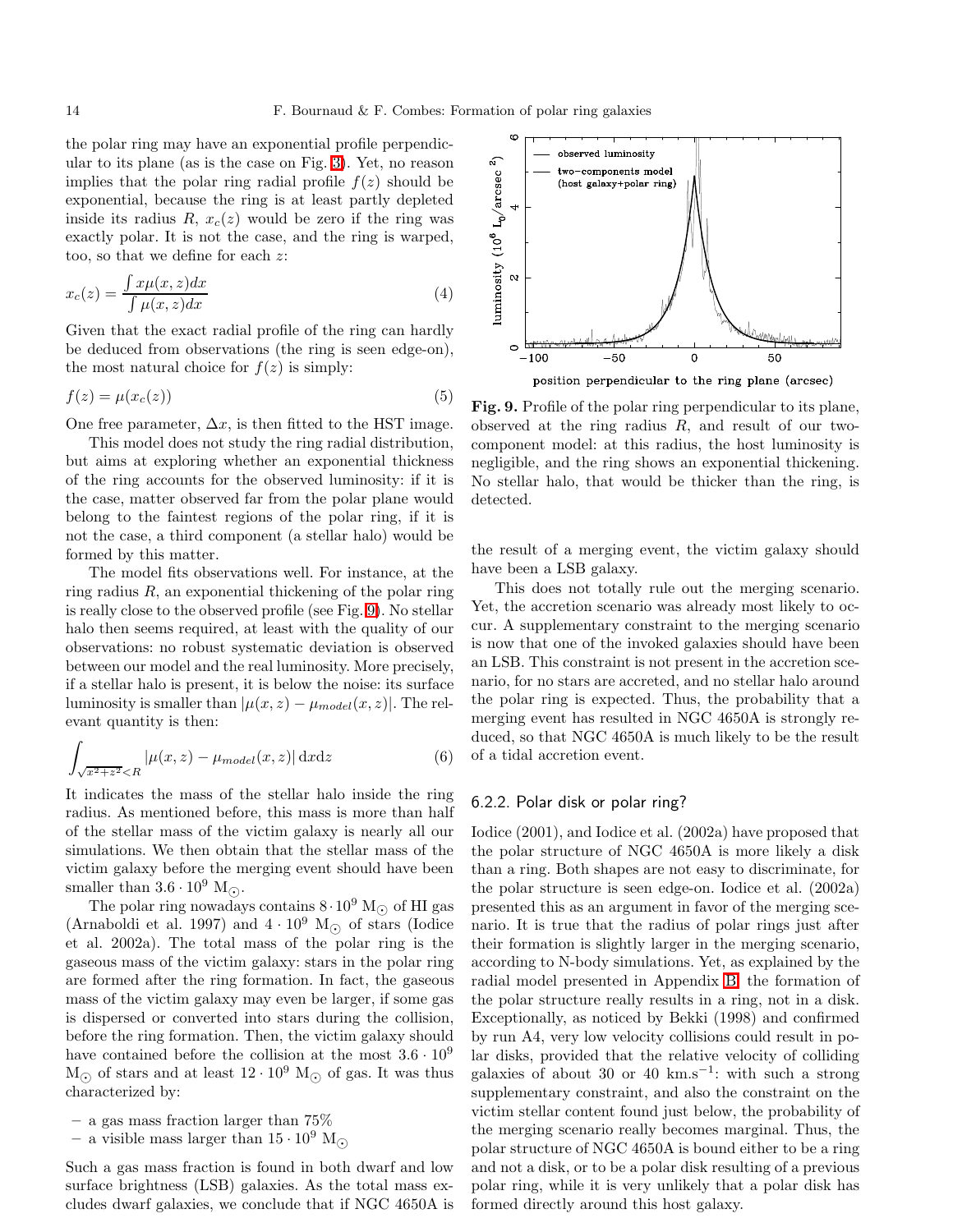Indeed, we have noticed in Sect. [4.2.1](#page-7-3) (see also Fig. [7\)](#page-10-1) that the accretion scenario forms rings with moderate radial extents, but that these rings may get a large radial extent, or even become disk-like structures, when they are disturbed after their formation. The fact that NGC 4650A may have a polar disk, or at least a very extended ring, is thus not an argument against one of the formation scenarios: both scenarios may result in ring with large radial extent, or even disks.

# 6.2.3. Surrounding galaxies

NGC 4650A belongs to a galaxy group. We have selected "surrounding galaxies" of NGC 4650A from the LEDA database: such galaxies are assumed to be distant from NGC 4650A of less than 45 minutes, and have radial velocity larger than 2507 and lower than 3307 km.s<sup>-1</sup> (NGC 4650A radial velocity is 2907 km.s−<sup>1</sup> ). Foreground and background galaxies are rejected. For these 15 galaxies, we find a radial velocity dispersion of 200 km.s<sup>-1</sup>. If we assume isotropic velocities in the group of galaxies, the mean relative velocity of two colliding galaxies in a headon collision would be 400 km.s−<sup>1</sup> , which makes a major merger resulting from a head-on collision very unlikely: two colliding galaxies are bound not to merge in this region of the Universe.

NGC 4650A and the spiral galaxy NGC 4650 are at the same radial distance (the radial velocity of NGC 4650 is 2909 km.s<sup>-1</sup>). The real distance between both galaxies is only about 6 times the optical radius of NGC 4650. A tidal accretion event may then have form the polar ring from NGC 4650, and may easily explain why the ring is massive, since NGC 4650 is much more massive than NGC 4650A host galaxy. NGC 4650 is thus a candidate donor galaxy.

# <span id="page-14-0"></span>6.3. NGC 660

The main characteristic of NGC 660 is that the ring extends to about 45 degrees from perpendicular (Whitmore et al. 1990, Combes et al. 1992). This polar ring is thus likely to be unstable, even if self-gravity may stabilize it if massive enough (Arnaboldi & Sparke 1994). The second noticeable feature is the presence of gas in the host galaxy: the host gas content in typical of a late-type spiral: Van Driel et al. (1995) have found  $M_{\text{HI}}/L_{\text{D}}^{0} = 0.3 M_{\odot}/L_{\odot,B}$  in the host disk, and detected a large mass of molecular gas in the disk.

According to numerical simulations of the merging scenario, no ring is inclined of more than 25 degrees from the polar axis. The ring of NGC 660 is maybe unstable, but has formed and is observed, which is not reproduced in the merging scenario. The fact is that in the merging scenario, very inclined rings are not observed to be unstable, but are observed not to form at all. The accretion scenario forms rings with larger inclinations. Inclined rings are rarely observed, for they are probably unstable and disappear in a few Gyrs (but the stability depends on the exact ring mass, and the distribution of dark matter). This selection effect makes most polar ring appear nearly polar, yet inclined rings exist, as in NGC 660, or also in ESO 235-G58 (Iodice 2001), which requires an accretion mechanism.

We have shown that when a polar ring forms in a galaxy merger, a significant fraction of gas falls inside the host galaxy during the ring formation. Yet, it forms a small, central structure, in which gas is quickly converted into stars, and that never replenishes the whole host disk with gas. Moreover, the intruder cannot be a gas-rich galaxy: even if the ring radius  $R$  is larger than the radius of the intruder, polar gas would have large radial motion making its radius change and cross equatorial gas, which would prevent the ring from forming. Thus, either the gas of the intruder or the gas of the victim cannot produce a gas-rich host galaxy. In a tidal accretion event, the problem is solved: polar gas is directly placed around the ring radius  $R$ , so that it may never encounter the gas of the host galaxy, provided that the ring radius R is larger than the host gas component radius, which is the case in NGC 660. Constraints on the gas content of the host galaxy are weaker in the accretion scenario than in the merging scenario, and the gas-rich host galaxy of NGC 660 may result only from a tidal accretion event.

Finally, both characteristics of NGC 660 (inclined ring, gas-rich host galaxy) cannot be reproduced by our simulations of merging events. On the contrary, they are in agreement with the results of the accretion scenario. On Fig. [10,](#page-15-1) we show the result of a simulation of accretion, in which the polar ring is highly inclined (42 degrees) and the host galaxy is gas-rich (run C26). This numerical result is quite similar to NGC 600. The ring mass is here 30% of the visible mass, and the polar ring is observed during 2.5 Gyrs in a nearly spherical dark halo: this ring is unstable but needs time to dissolve. Van Driel et al. (1995) have found that the ring mass in NGC 660 was even more important (40% of the visible mass), so that the polar structure of NGC 660 will probably persist during some Gyrs after its formation.

As noticed by Iodice (2001), most polar rings are nearly polar. This could a priori be explained only by the merging scenario. Actually, this could also be explained by the accretion scenario; if the host potential is flat enough in most PRGs, inclined rings will be dissolved quickly, and will rarely be observed. So, the fact that polar rings are nearly polar does not argue for the merging scenario, at least until the shape of galactic potentials is known. Accretion may form many nearly polar rings, and some more inclined structures, rarely observed for they are less stable, and also as they are confused with barred galaxies (see Iodice 2001 for ESO 235-G58).

# 6.4. NGC 2685

NGC 2685, the Helix galaxy, has been studied in detail by Eskridge & Pogge (1997). Observations of a large metallicity, color indices, and molecular gas were claimed to ar-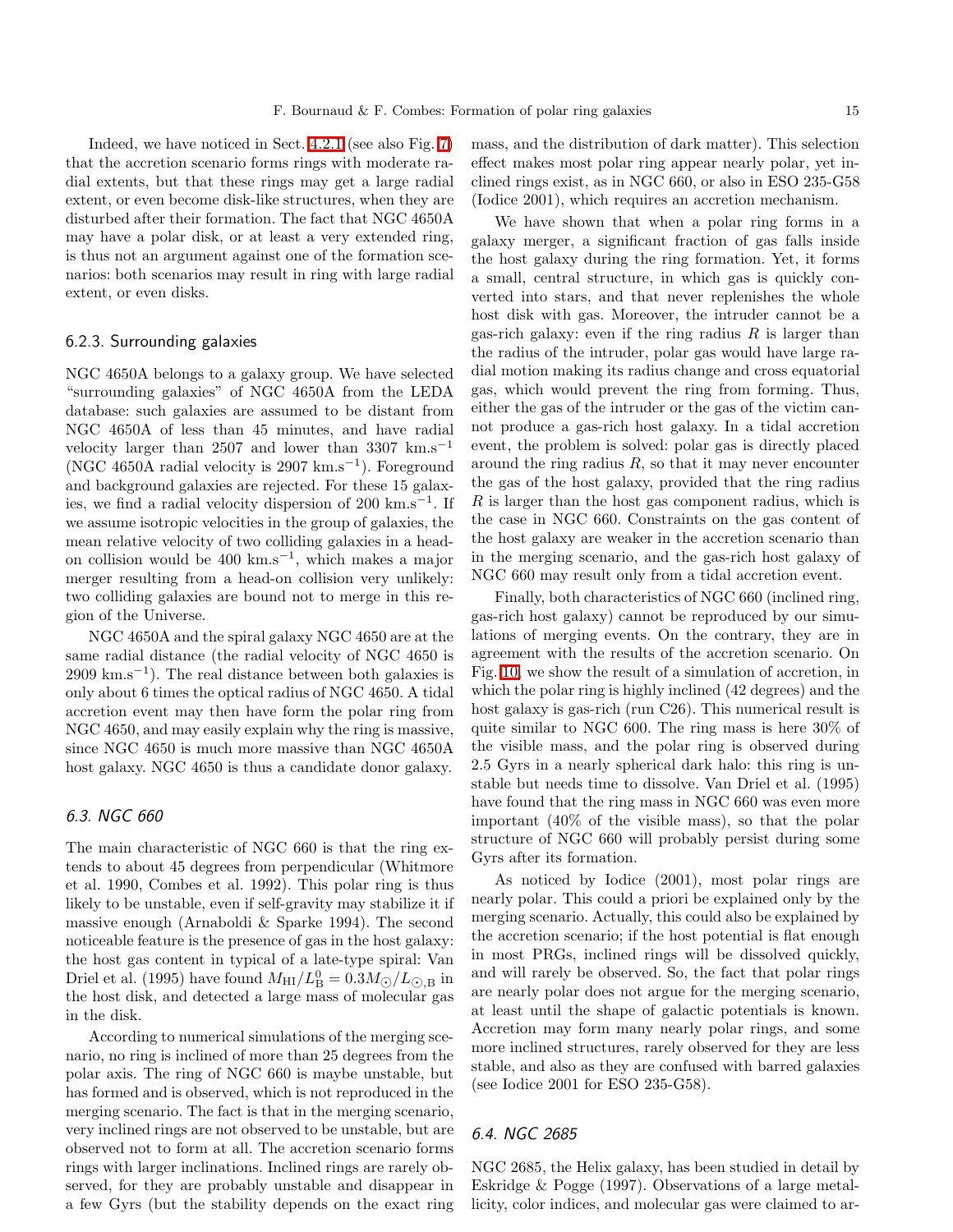

<span id="page-15-1"></span>Fig. 10. Run C26 : gas+stars (left) – gas (right). The polar ring mass is  $30\%$  of the host mass, the ring is 42 degrees from polar, and the host is gas-rich.

gue against the idea that the ring forms from tidally captured dwarf galaxies, and that the polar ring would be a long-lived self-gravitating structure instead. Yet, we have shown that the accretion scenario does not require the donor to be a dwarf galaxy, and that a massive donor can form a massive (thus self-gravitating) polar ring; moreover we also show that most polar rings formed by tidal accretion are long-lived. Thus, the results of Eskridge & Pogge (1997) do not seem to argue against the accretion scenario, but only to require that the donor was rather massive and the ring is stable.

An important feature of NGC 2685 is the presence of an outer, equatorial ring. The host galaxy is not gasdepleted, as is the case for NGC 660, but contains gas at radii larger than the polar ring (Schinnerer & Scoville 2002).

We have already explained that the presence of large amount of gas in the host galaxy is not accounted for by the merging scenario. In the case of NGC 2685, the host galaxy is not really gas-rich, thus its gas content is not in contradiction with the merging scenario, provided that the victim disk has contained enough gas (see Sect. [3.3\)](#page-6-0). Yet, polar gas would sweep every radius before the polar ring forms (see Fig. [B.1,](#page-19-0) [B.3\)](#page-19-1), which would compel equatorial gas to join the polar ring (as observed in run B13), in the same way as a larger quantity of equatorial gas would make the polar gas fall inside the equatorial plane. An outer equatorial ring and a polar ring – more generally equatorial and polar gas – cannot coexist after a merging event: one of the gaseous components (equatorial/polar) will join the other one, depending on their relative mass. Instead, two orthogonal rings may result from an accretion event, provided that they have not the same radius: the relevant aspect of this scenario is that polar gas is directly placed around the ring final radius R. Polar gas will then deplete the equatorial disk from its gas around  $R$ , but will not encounter gas at other radii. An outer ring may then

be observed at radii larger than R, as well as gas at radii smaller than R as is observed in NGC 660.

#### <span id="page-15-0"></span>7. Polar rings and dark matter

#### 7.1. Dark halos of polar ring galaxies

### 7.1.1. Dark matter around donor galaxies

The formation of a polar ring according to the accretion scenario is based on the development of tidal tails, which is influenced by the potential of the donor galaxy (Dubinski et al. 1996). As shown by Dubinski et al. (1999), some distributions of dark matter may inhibit the formation of tidal tails. This could prevent the accretion scenario from occurring, or make it much less frequent. However, tidal tails around interacting galaxies are frequently observed in the Universe. Thus, it seems that the results of Dubinski et al. (1996, 1999) should be interpreted in the following way: observations of tidal tails provides some constraints on dark halo shapes, and dark distributions that prevent tidal tails from forming are in fact rare, so that the accretion scenario actually occurs.

### 7.1.2. Dark matter around polar ring galaxies

In our simulations of the merging scenario, when both galaxies are initially embedded in spheroidal halos, the final dark halo is spheroidal, and its flattening is most of the time smaller than E4. The dark-to-visible mass ratio is never larger than in preexisting spiral galaxies.

According to the accretion scenario, when galaxies are initially embedded in spheroidal halos, the final halo is directly related to the preexisting halo of the host galaxy, slightly more spherical because of the tidal interaction. The dark-to-visible mass ratio in PRGs is again not larger than in spiral galaxies.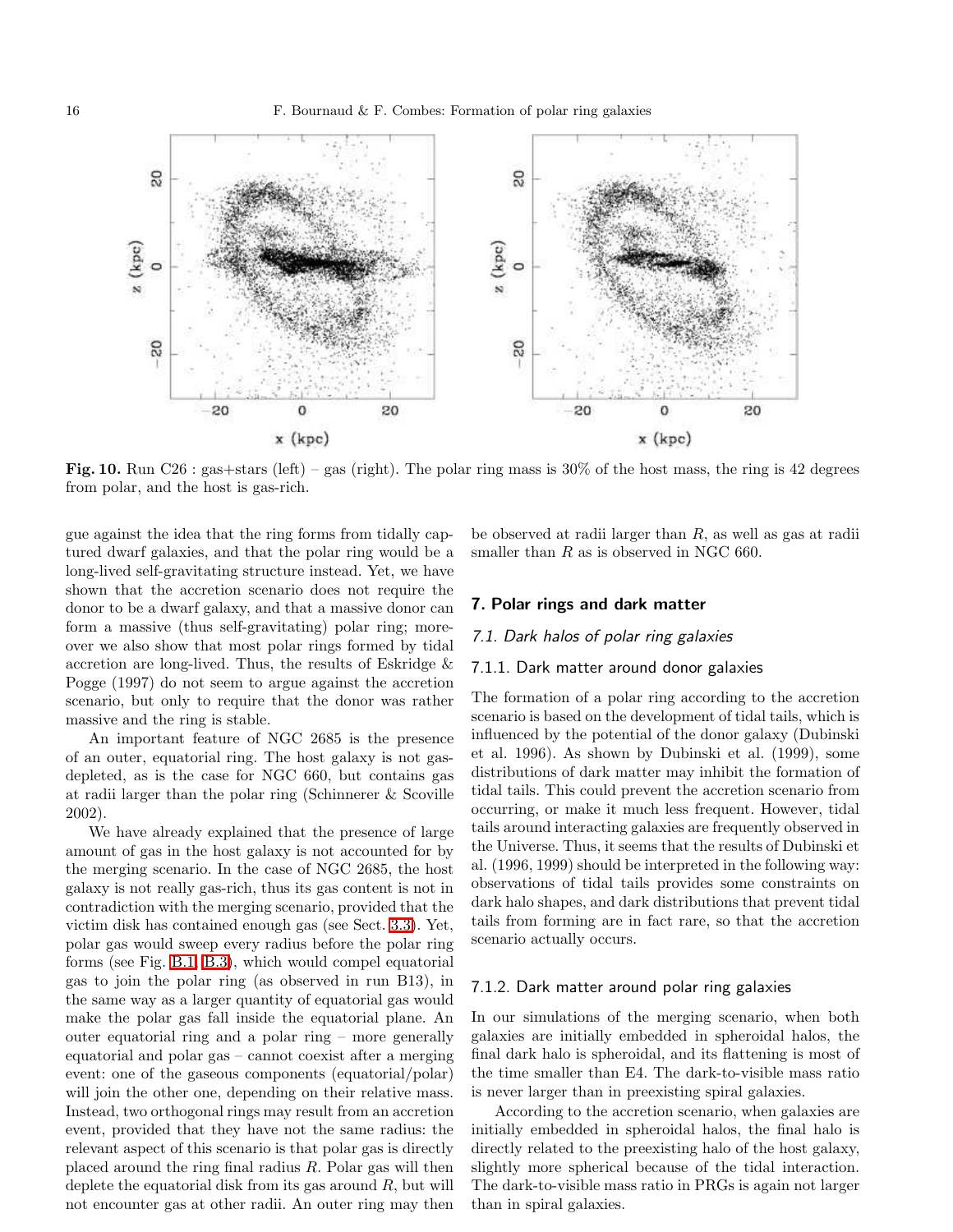Iodice et al. (2003) have shown that polar ring velocities are abnormally large, when compared to the Tully-Fisher relation for spiral galaxies. The dark halo could then be either flattened along the polar ring, or spheroidal and very massive: the dark-to-visible mass ratio inside the optical radius would be as large as 3.5. Yet, velocities observed in host disk are not abnormally large (e.g. Combes & Arnaboldi 1996), which led Iodice et al. (2003) to rule out spherical, very massive, halos. Our simulations confirm that the dark-to-visible mass ratio in PRGs cannot be generally larger than 1 (i.e. not larger than in spiral galaxies), which provides another argument against very massive dark halos. For this reason, only dark structures that are flattened towards polar rings account for observational results of Iodice et al. (2003), as already found by Combes & Arnaboldi (1996) in the case of NGC 4650A.

Dark halos flattened towards polar rings may be form during accretion events, provided that some dark matter is cold molecular gas (Pfenniger & Combes 1994, Pfenniger et al. 1994). Under this hypothesis, the ideas that polar rings are issued of tidal accretion events and that dark halos of PRGs are flattened towards most polar rings are then compatible. On the other hand, when no dark matter is cold-gas, most halos are spherical or slightly flattened towards the host galaxies, and rarely toward the polar ring; which is not supported by observations (Iodice et al. 2003).

### <span id="page-16-0"></span>8. Conclusion

Our numerical simulations have confirmed that both scenarios are rather robust, and possibly result in realistic polar structures. The accretion scenario appears to be much more likely than the merging scenario: there are strong constraints for a merging event to result in a PRG. However, the merging scenario is robust enough to account for the fraction of PRG that have been detected until now.

Comparison of numerical results and observational properties tend to indicate that polar rings are actually the consequence of tidal accretion events. Identifying donor galaxies (when they have not merged with the host after ring formation) would be a confirmation, yet numerical simulations indicate that no obvious link remains between the donor and the ring, even only 1 or 2 Gyrs after the ring formation. Deep photometric studies, aiming at detecting the stellar remnant of the victim disk in the merging scenario, may bring another confirmation that PRGs are the result of tidal accretion events.

We also notice that the accretion scenario may form massive rings, as the ring of NGC 4650A. The donor is not required to be less massive than the future host, but could be more massive, and a large fraction of the donor gas could be accreted in the polar ring. Our simulations also suggest that most polar rings are long-lived structures, stabilized by self-gravity, independently of the formation scenario. Some inclined rings exist, as NGC 660. Such rings are likely to be unstable, but need time to be

dissolved. Only tidal accretion can produce such inclined structures

We finally conclude that at least most  $PRGs - and pos$ sibly all of them – are the result of tidal accretion events. The two most recent studies of the distribution of dark matter in PRGs (Combes & Arnaboldi 1996, Iodice et al. 2003), based on two different approaches, conclude that dark halos are flattened towards polar rings in most PRGs. This is fully compatible with the accretion scenario, and suggests that some dark matter is cold molecular gas.

### <span id="page-16-1"></span>Appendix A: Models for galaxies

#### A.1. Disks

We model stellar and gaseous disks with Toomre-Kuzmin disks, and a vertical distribution:

$$
\rho(r,z) = \sigma(r)\text{sech}^2\left(\frac{z}{h_0}\right) \tag{A.1}
$$

where  $\sigma(r)$  is the surface density of the disk and  $h_0 = 1$ kpc. The initialization of particles velocities for the disk is described in Bournaud & Combes (2002).

# A.2. Dark halos, bulges, and elliptical galaxies

Halos are first built as Plummer spheres and given an isotropic velocity dispersion corresponding to an isothermal virialized system. We sometime use flattened oblate structures of axis ratio e: the vertical position of each particle is then reduced by factor e from the initial Plummer sphere. The anisotropy in the final system should then verify (Becquaert & Combes 1997):

<span id="page-16-3"></span>
$$
e_v = \sqrt{1 - \frac{2(1 - e^2)\left(\frac{1}{\sqrt{1 - e^2}} - \arcsin(e)/e\right)}{\arcsin(e)/e - \sqrt{1 - e^2}}}
$$
(A.2)

where  $e_v$  is defined by:

<span id="page-16-2"></span>
$$
v_x^2 = v_y^2 = \frac{v_z^2}{\sqrt{1 - e_v^2}}
$$
 (A.3)

where  $(x, y)$  is the disk plane, and z the direction of the minor axis of the oblate dark halo. The kinetic energy is computed to keep the system virialized, velocities are then distributed to particles as if the system was isothermal, and oriented in space according to Eq. [A.3.](#page-16-2) The scalelength of dark halo is computed to insure a flat rotation curve in the outer disk.

Bulges are built in the same manner as dark halos. They are generally assumed to be E5 spheroidal systems.

Elliptical galaxies are first built as E0 systems according to the model of Jaffe (1983). They are then converted to oblate systems and virialized, exactly as was done for dark halos. Prolate systems have not been considered, for the shape of the host galaxy is not a crucial point in our study, and most host galaxies are disk galaxies and not ellipticals.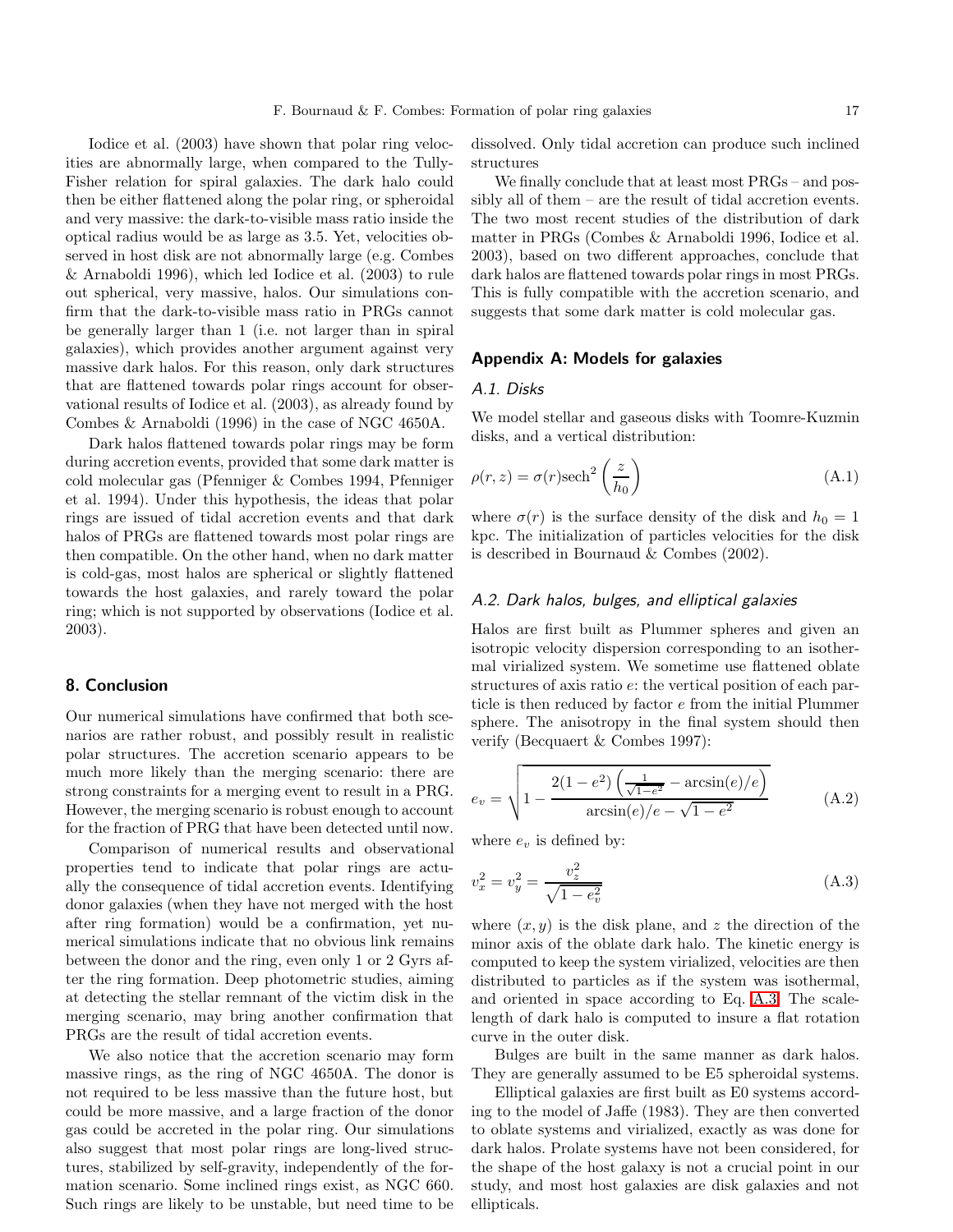Eq. [A.2](#page-16-3) is exact for infinite Plummer spheres. We use it for truncated distributions, and make the approximation that it is still correct for the model of Jaffe (1983). We use anisotropic velocity dispersions around the outer border of mass distributions, for particles with radial velocities would have escaped. Deviations from infinite Plummer spheres make the distribution of positions and velocities evolve to a relaxed state, that is close to the initial state. Even if we employ initial bulges, halos, and ellipticals, that are not stationary distribution, they have only slightly evolved when the galaxy interaction or mergers occurs. The mass distribution of an isolated elliptical galaxy is shown at  $t=0$  and  $t=1$  Gyr on Fig. [A.1.](#page-18-0)

# <span id="page-17-0"></span>Appendix B: A model for the ring formation in the merging scenario

The reason for which a ring appears in this scenario is not obvious. The dissipative nature of the gas makes it settle in a plane, that is nearly polar for the initial angular momentum of the gas from the victim galaxy was polar, but does not simply explain why most of this gas tends to gather in a ring. On several runs, no resonance has been found between the potential of the host galaxy and the radius of the polar ring (this may have accounted for a ring formation). So, another explanation for the formation of the ring has to be found.

When polar collisions occur at large velocities, the two galaxies do not merge, and the victim disk becomes a cartwheel-like ring galaxy. Kinematical models succeed in explaining the formation of such extending rings that contain both stars and gas (Appleton & Struck-Marcell 1996). The process is that the crossing of the intruder galaxy stimulates radial motions of the victim components. These radial motions occur at about the epicyclic frequency  $\kappa(r_0)$  for a component initially at the radius  $r_0$ . All the components show simultaneous radial motions with coherent phases, which results in caustic waves, an makes an expanding ring appear. Such collisional transient rings are observed in our simulations. They do not appear to be directly related to the polar ring, for the polar ring is not a remnant of an expanding ring. However, the presence of caustic waves indicates that they may play a role in the formation of the polar ring. We modify the previous model, in order to account for the gas dissipative nature, and show that this enables us to explain why the gas gathers in a ring rather than a disk.

As studied in detail by Appleton & Struck-Marcell (1996), we describe the galactic collision according to the impulse approximation, compute the epicyclic frequencies in the initial victim disk, and assume that the amplitude of radial motions varies as a power-law with radius. The model is unidimensional, and account only for the radius in the polar ring plane. This impulse approximation is questionable, for it consists to neglect the fact that the intruder may oscillate around the victim disk before merging. Yet, we have tested a model with two impulses, and the final results remained unchanged; moreover our physical interpretation clearly shows that what is important is to stimulate radial motions, while their exact amplitude is not crucial, as is the case when one studies the nature of collisional rings. Moreover, N-body simulations show that the ring radius is the same when the intruder oscillates around the victim disk several times.

Gas dissipation is added in this model. We assume that the dissipation rate is proportional to both the gas density and the gas radial velocity dispersion, and that the dissipation time-scale for the density and velocity dispersion of a galactic disk should be a few Gyrs. We then compute the mass density as a function of radius and time.

To achieve this model, we distribute particles on a radial axis, according to the initial profile of the victim disk. At  $t = 0$ , radial sinusoidal motions are initialized, with a frequency  $\kappa(r_0)$  for a particle initially at  $r_0$ , and an amplitude  $A(r_0)$ .  $\kappa$  is computed in the potential of the intruder and the victim halo (since the victim disk is dispersed), and  $A(r_0)$  is given by:

$$
A(r_0) = A_0 \left(\frac{r_0}{a}\right)^{-m} \tag{B.1}
$$

According to Appleton & Struck-Marcell (1996), values of  $A_0$  and m are not crucial for a qualitative discussion. We have generally chosen  $A_0 = 0.6$  (for large radial amplitude are observed in simulations) and  $m = 0$  (i.e. a constant perturbation amplitude).

At any instant  $t$ , a particle at radius  $r$  undergoes a dissipative force:

$$
F_{\rm d} = \frac{\langle v(r) \rangle - v}{\tau} \tag{B.2}
$$

where v is the radial velocity of the particle,  $\langle v(r) \rangle$  the mean radial velocity of particles at radius r, and  $\tau = 5$ Gyrs.

The effect is to change its velocity from  $v$  to  $v'$ . The mean radius  $r_0$  of the motion of the particle is then changed to  $r_1$  according to:

$$
r(t) = r_0 + A(r_0) \cos(\kappa(r_0)t) = r_1 + A(r_1) \cos(\kappa(r_1)t)
$$
 (B.3)

$$
v(t) = -A(r_0)\kappa(r_0)\sin(\kappa(r_0)t)
$$
\n(B.4)

$$
v'(t) = -A(r_1)\kappa(r_1)\sin(\kappa(r_1)t)
$$
\n(B.5)

the phases of the particle motion is assumed not to change, and remain equal to 0, the mean radius  $r_0$  is varied instead. The effect is that when a particle undergoes a dissipative event at radius  $r(t)$ , the mean radius of the particle motion,  $r_1$ , will be closer to  $r(t)$  than  $r_0$ . Particles tend to gather where strong dissipation occurs.

The result for parameters corresponding to the run shown on Fig. [3](#page-4-0) is displayed on Fig. [B.1:](#page-19-0) at short times, expanding caustic waves can be seen; a stationary ring appears later, and its radius is in agreement with what was expected from the N-body simulation.

This axysimmetric model clearly confirms that the polar ring is not related to a resonance. However, it still provides no simple justification of the value of the ring radius.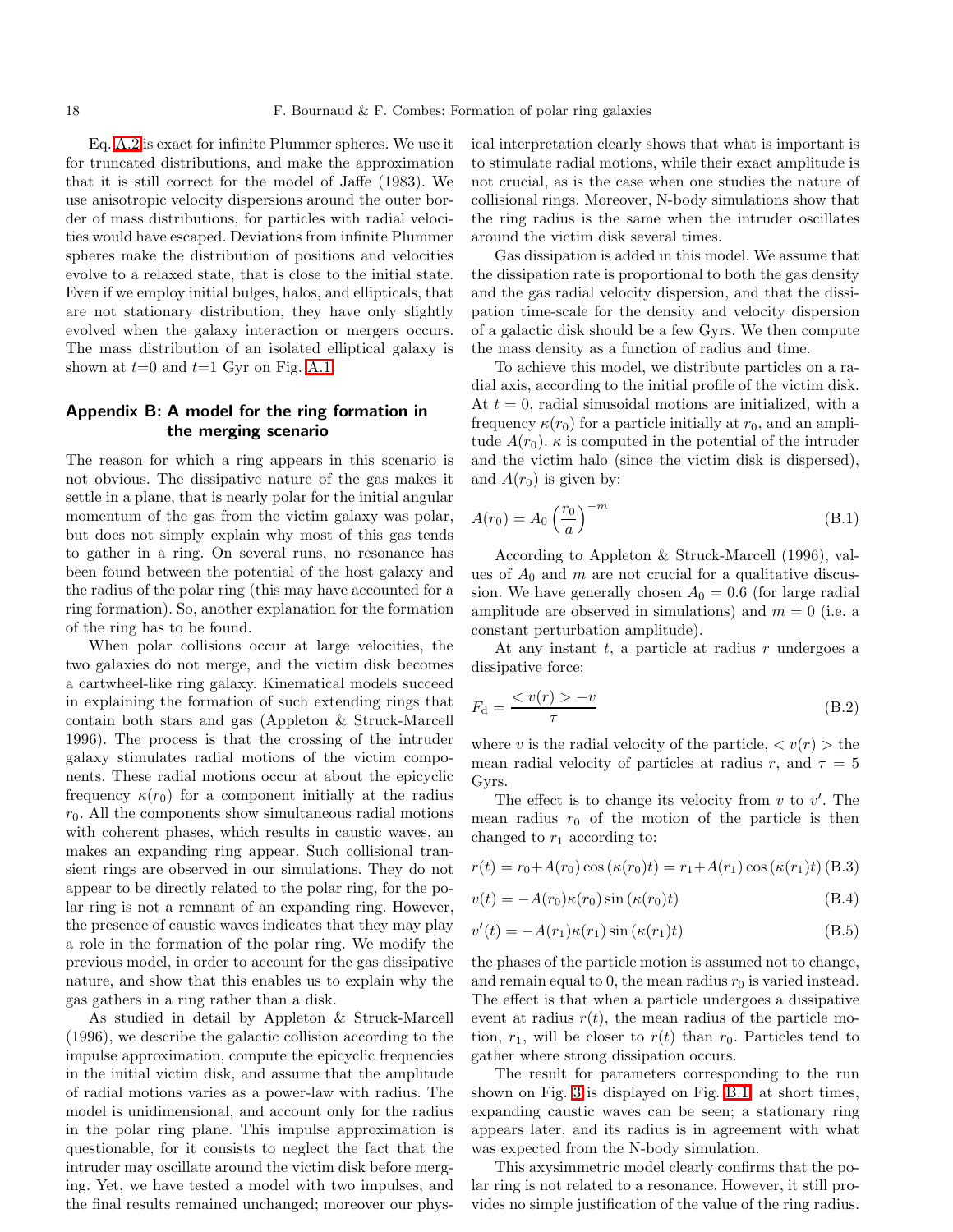<span id="page-18-0"></span>F. Bournaud & F. Combes: Formation of polar ring galaxies 19 Fig. A.1.Relaxat of the model for elliptical galaxies: example of an  $\rm E5$ oblate system. The mass distribution along a major axis (left) and the minor axis (right) is shown at  $t{=}0$ (solid line) and  $t\hspace{-2pt}=\hspace{-2pt}1$ Gyr (dashed line). The system naturally evolves to a different state, but the chang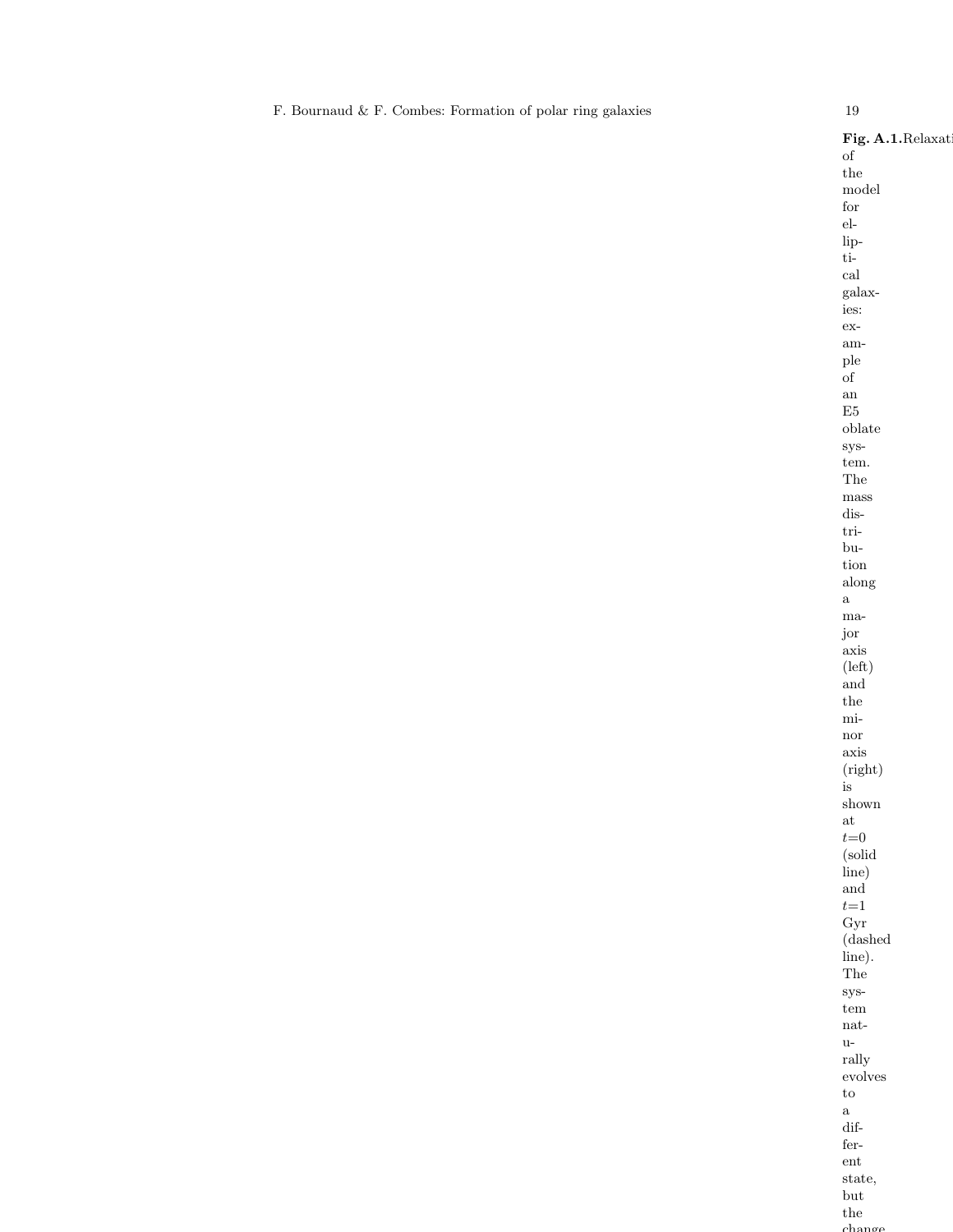

<span id="page-19-0"></span>Fig. B.1. Radial model for the formation of a polar ring. The gas density is plotted in grey-scale as a function of time and radius. The physical parameters correspond to run A9, shown on Fig. [3,](#page-4-0) in which the ring mean radius is  $R = 15$  kpc.

If we compute the mean angular momentum of the gas in the victim disk, and the polar rotation curve in the final system, we find the ring radius correspond to the mean initial angular momentum. This leads to a simple interpretation of the ring radius : radial motions stimulated by the intruder are first in phase and form transient collisional rings, but are later out of phase, which leads component to undergo strong dissipative events and to exchange their angular momentum, so that every component finally gets a momentum nearly equal to the initial mean momentum, which in terms of radius corresponds to the gathering of the gas around a given radius. So, radial motions enable exchanges of angular momentum that are responsible for the formation of the ring. A strong dissipative event should then occur before the ring formation, which is confirmed by numerical simulations (see Fig. [B.2\)](#page-19-2). This description explains why the ring radius depends largely on the gas radial extent in the victim galaxy. The formation of a polar ring from particles radial motions during the N-body simulation corresponding to the model on Fig. [B.1](#page-19-0) is shown on Fig. [B.3](#page-19-1)

If  $V(r)$  is the circular velocity as a function of radius in the victim's disk (before the collision) and  $V'(r)$  is the mean circular velocity in the polar plane after the merging, the initial angular momentum per unit mass is:

$$
L = \frac{\int_0^\infty r^2 V(r) \mu(r) dr}{\int_0^\infty r \mu(r) dr}
$$
(B.6)

where  $\mu(r)$  is the gas surface density in the victim's disk (we here neglect velocity dispersion). The final mean radius of the polar ring,  $R$ , should then verify:

$$
RV'(R) = L \tag{B.7}
$$

If we note  $\delta R$  the difference between the radius predicted by our model and the radius measured in simulations, the mean value of  $\delta R/R$  over the 34 studied simulations is



<span id="page-19-2"></span>Fig. B.2. Energy lost by gas during collisions as a function of time, for the run shown on Fig. [3,](#page-4-0) and related to run A9 (Fig. [B.1\)](#page-19-0). As expected from the interpretation of our model, as strong dissipative event occurs before the accumulation of gas in a ring, around  $t = 1 - 1.2$  Gyrs.



<span id="page-19-1"></span>Fig. B.3. Particles radial motions in run A9: formation of a polar ring of mean radius  $R = 15$  kpc.

0.15. Given the good agreement of the radial model and Nbody simulations, our interpretation of the ring formation seems robust: radial motions caused by the intruder and inelastic collisions enable gas clouds to exchange angular momentum, which makes them gather around a radius R.

It seems important to notice that Iodice et al. (2002a) proposed that some polar structures should be regarded as polar disks rather than polar rings. On the other hand, it seems that the merging scenario in fact nearly always forms a ring distributed around a well determined radius R. This is discussed in the light of both formation scenarios in Sect. [6.2.2.](#page-13-0)

Acknowledgements. We gratefully acknowledge Enrica Iodice and Magda Arnaboldi for providing us with HST data of NGC 4650A. This work has benefited from comments of an anonymous referee. The computations in this work have been carried out on the Fujitsu NEC-SX5 of the CNRS computing center, at IDRIS. We have made use of the LEDA database [\(http://leda.univ-lyon1.fr\)](http://leda.univ-lyon1.fr). This research has made use of the NASA/IPAC Extragalactic Database (NED) which is oper-